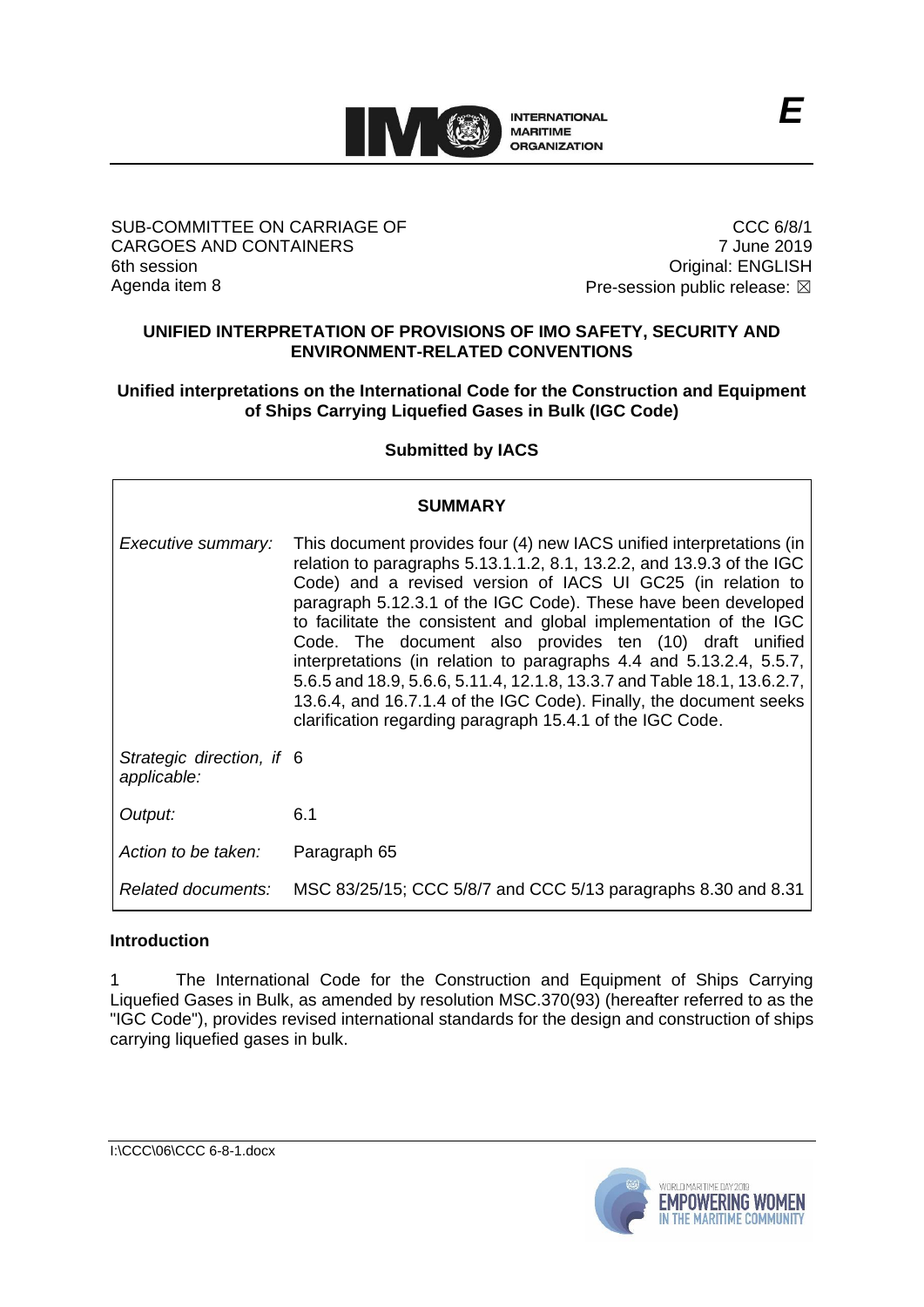2 IACS members, acting as recognized organizations, have discussed the implementation of the requirements of the IGC Code and concluded that some requirements need further clarification in order to facilitate their global and uniform implementation.

## **Discussion**

## *Paragraphs 5.4.4 and 5.13.2.4 of the IGC Code:*

3 Paragraphs 5.4.4 and 5.13.2.4 of the IGC Code state:

*5.4.4 The design pressure of the outer pipe or duct of gas fuel systems shall not be less than the maximum working pressure of the inner gas pipe. Alternatively, for gas fuel piping systems with a working pressure greater than 1 MPa, the design pressure of the outer duct shall not be less than the maximum built-up pressure arising in the annular space considering the local instantaneous peak pressure in way of any rupture and the ventilation arrangements.* 

*5.13.2.4 In double wall gas-fuel piping systems, the outer pipe or duct shall also be pressure tested to show that it can withstand the expected maximum pressure at gas pipe rupture.*

- 4 IACS has concluded that the following terms should be clarified:
	- .1 "duct" in paragraphs 5.4.4 and 5.13.2.4: IACS understands that "duct" means the equipment enclosure (e.g. Gas Valve Unit (GVU) enclosure) intended to contain any release of gas from inner pipes or equipment.
	- .2 "design pressure of the outer pipe or duct" in paragraph 5.4.4: IACS understands that the value of the design pressure of the outer pipe or duct may be assumed as being not less than:
		- .1 the maximum pressure that can act on the outer pipe or equipment enclosure after the inner pipe ruptures, as documented by suitable calculations taking into account the venting arrangements; or
		- .2 for gas fuel systems with an inner pipe working pressure greater than 1 MPa, the "maximum built-up pressure arising in the annular space", after the inner pipe ruptures, which is to be calculated in accordance with paragraph 9.8.2 of the International Code of Safety for Ship Using Gases or Other Low-flashpoint Fuels (IGF Code), as adopted by resolution MSC.391(95).
	- .3 "maximum pressure at gas pipe rupture" in paragraph 5.13.2.4: IACS understands that, for testing purposes, the expected maximum pressure on the outer pipe or duct, after the inner pipe ruptures, is the same as the design pressure used in paragraph 5.4.4 of the IGC Code.

5 To clarify the issues discussed in paragraph 4 above, IACS has prepared a draft unified interpretation, a copy of which is set out in annex 1 to this document.

## *Paragraph 5.5.7 of the IGC Code*

6 Paragraph 5.5.7 of the IGC Code requires an adequately sized Pressure Relief Valve (PRV) on pipelines with a liquid volume which may be isolated automatically due to a fire i.e.: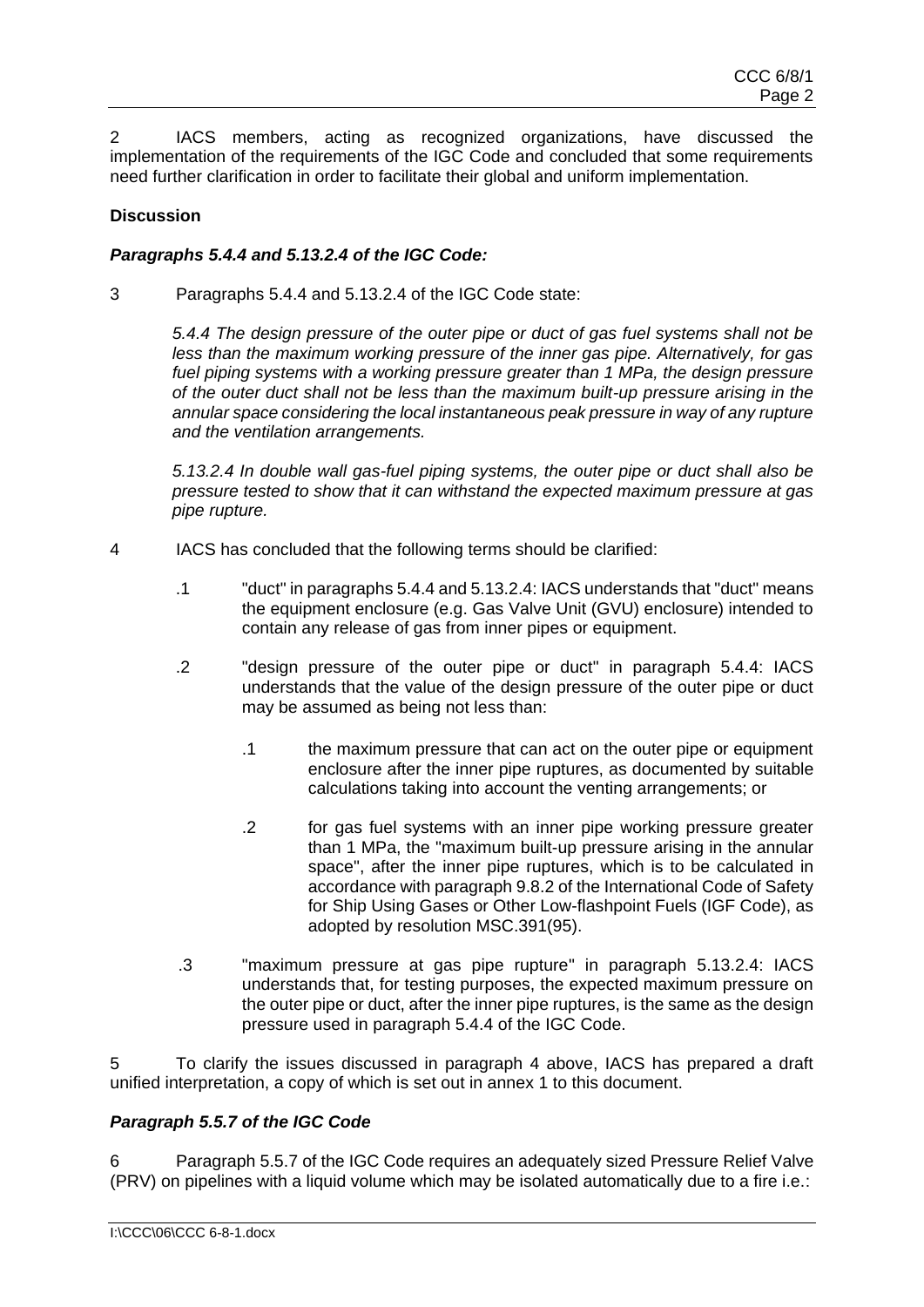*5.5.7 All pipelines or components which may be isolated automatically due to a fire with a liquid volume of more than 0.05 m<sup>3</sup> entrapped shall be provided with PRVs sized for a fire condition.*

7 IACS notes that it is expected that liquid is trapped in a cargo vapour line or a fuel gas line in normal operation. However, IACS considers it is necessary for designers also to consider the possibility that liquid can accidentally be trapped in these pipe systems.

8 To clarify the issues discussed in paragraph 7 above, IACS has prepared a draft unified interpretation, a copy of which is set out in annex 2 to this document.

## *Paragraphs 5.6.5 and 18.9 of the IGC Code*

9 Paragraphs 5.6.5 and 18.9 of the IGC Code specify the requirements regarding the arrangement of cargo sampling connections and the taking of cargo samples i.e.:

*5.6.5 Cargo sampling connections*

*5.6.5.1 Connections to cargo piping systems for taking cargo liquid samples shall be clearly marked and shall be designed to minimize the release of cargo vapours. For vessels permitted to carry toxic products, the sampling system shall be of a closed loop design to ensure that cargo liquid and vapour are not vented to atmosphere.*

*[…]*

*5.6.5.6 Sampling operations shall be undertaken as prescribed in 18.9.*

*18.9 Cargo sampling*

*18.9.1 Any cargo sampling shall be conducted under the supervision of an officer who shall ensure that protective clothing appropriate to the hazards of the cargo is used by everyone involved in the operation.*

*[…]*

*18.9.5 After sampling operations are completed, the officer shall ensure that any sample valves used are closed properly and the connections used are correctly blanked.*

10 The question has been asked as to whether the above requirements apply to all gas carriers.

11 The cargo sampling device, as an industrial practice, has only been provided on board gas carriers carrying liquefied petroleum gases, chemical gases or dual-code chemicals. Cargo sampling for gas carriers carrying liquefied natural gas (LNG) has been carried out ashore.

12 Some shipowners have raised concern regarding the risks involved if the sampling device for a cryogenic cargo is provided onboard, as the ship's crew on an LNG carrier is not familiar with taking samples of such cargoes.

13 Having again reviewed document MSC 83/25/15 (United Kingdom and SIGTTO), which initiated the revision of the IGC Code, it is understood that the requirement for cargo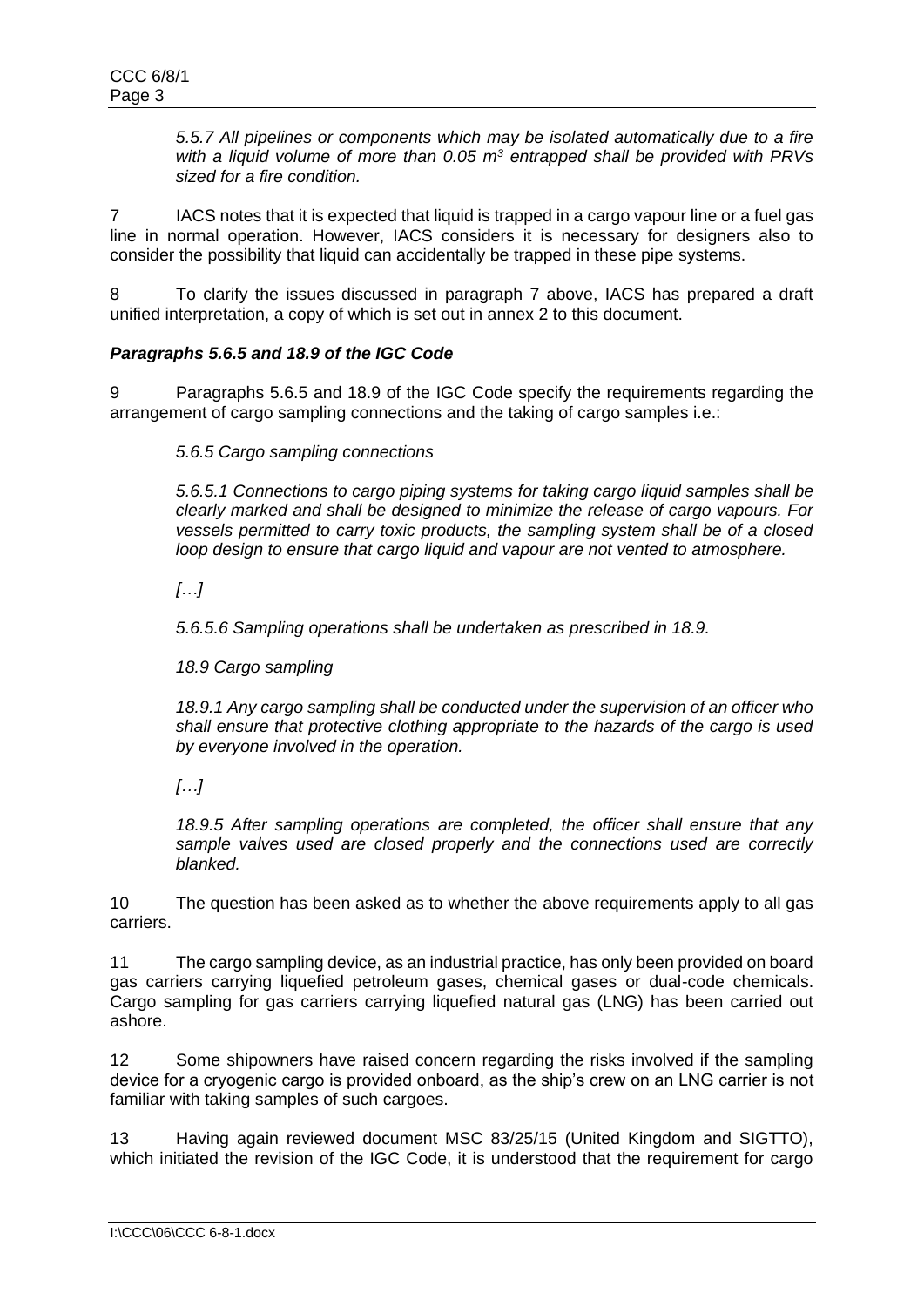sampling was developed to carry out environmentally acceptable cargo sampling of LPG and chemical gases.

14 IACS, therefore, understands that the requirements for cargo sampling are applicable only if a sampling system is fitted onboard. Connections in relation to systems that control the atmosphere in cargo tanks during inerting or gassing up are not considered as cargo sampling connections.

15 To clarify the issues discussed in paragraphs 10 to 14 above, IACS has prepared a draft unified interpretation, a copy of which is set out in annex 3 to this document.

## *Paragraph 5.6.6 of the IGC Code*

16 Paragraph 5.6.6 of the IGC Code requires that filters can be fitted in the cargo liquid and vapour systems; that means shall be provided to indicate that these filters are becoming blocked; and to isolate, depressurize and clean the filters safely i.e.:

*5.6.6 The cargo liquid and vapour systems shall be capable of being fitted with filters to protect against damage by extraneous objects. Such filters may be permanent or temporary, and the standards of filtration shall be appropriate to the risk of debris, etc., entering the cargo system. Means shall be provided to indicate that filters are becoming blocked, and to isolate, depressurize and clean the filters safely.*

17 IACS notes the joint SIGTTO/OCIMF publication entitled "Recommendations for Liquefied Gas Carrier Manifolds" and considers that special consideration needs to be given to the situation where a filter is fitted between two presentation flanges (ship flange and shore flange). With regards to monitoring the filter condition and cleaning the filter, the shore connection will have a pressure gauge and valve as a standard fitting, which, together with the ship pressure gauge and the valve at the cross-over, allow the filter condition to be assessed and the device cleaned. Control of the condition of such filters is performed using a shore connection pressure gauge, which is outside the scope of the IGC Code.

18 To clarify the issues discussed in paragraph 17 above, IACS has prepared a draft unified interpretation, a copy of which is set out in annex 4 to this document.

## *Paragraph 5.11.4 of the IGC Code*

19 Paragraph 5.11.4 of the IGC Code includes the term "critical pressure" for fuel gas piping systems. However, this pressure is not defined i.e.:

## *5.11.4 High-pressure gas fuel outer pipes or ducting scantlings*

*In fuel gas piping systems of design pressure greater than the critical pressure, the tangential membrane stress of a straight section of pipe or ducting shall not exceed the tensile strength divided by 1.5 (Rm /1.5) when subjected to the design pressure specified in 5.4. The pressure ratings of all other piping components shall reflect the same level of strength as straight pipes.*

20 IACS notes that the same term "critical pressure" is in paragraph 9.8.2 of the IGF Code. However, in the IGF Code this term is defined i.e.:

*9.8.2 For high-pressure fuel piping the design pressure of the ducting shall be taken as the higher of the following:*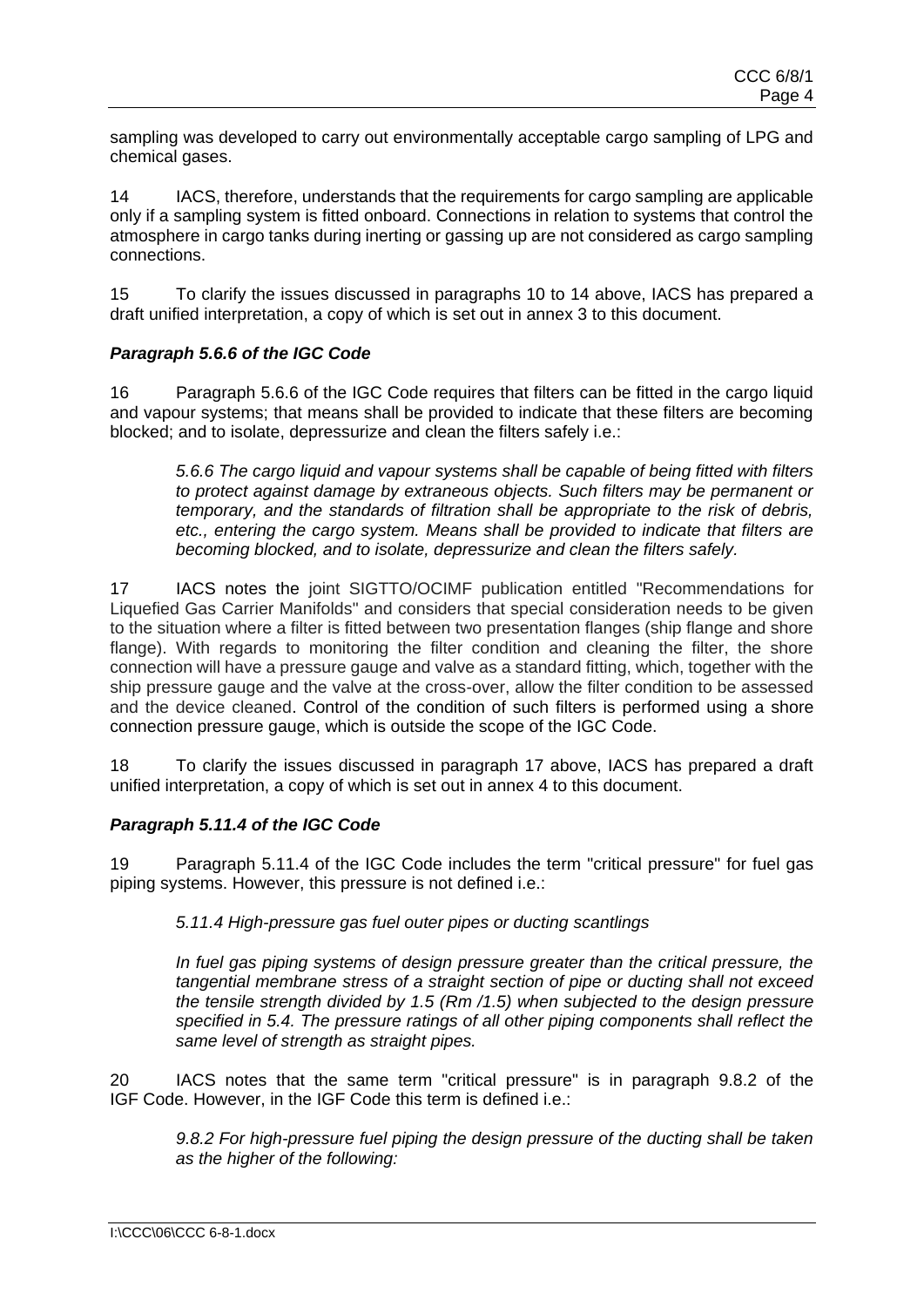*.1…*

*.2 local instantaneous peak pressure in way of the rupture: this pressure shall be taken as the critical pressure given by the following expression:*

$$
p = p_0 \left(\frac{2}{k+1}\right)^{\frac{k}{k-1}}
$$

where:

- $p_0$  = maximum working pressure of the inner pipe
- $k = C_p/C_v$  constant pressure specific heat divided by the constant volume specific heat

$$
k = 1.31 \text{ for } CH_4
$$

21 To clarify the term "critical pressure" in terms of paragraph 5.11.4 of the IGC Code, IACS has prepared a draft unified interpretation, a copy of which is set out in annex 5 to this document.

## *Paragraph 5.12.3.1 of the IGC Code*

22 Paragraph 5.12.3.1 of the IGC Code states:

*5.12.3.1 Cargo piping systems shall be provided with a thermal insulation system as required to minimize heat leak into the cargo during transfer operations and to protect personnel from direct contact with cold surfaces.*

23 In the annex to document CCC 5/8/7, IACS provided a copy of its UI GC25. This was developed to clarify the terms "to minimize heat leak" and "to protect personnel". The Sub-Committee's consideration of document CCC 5/8/7 is reported in paragraphs 8.30 and 8.31 of document CCC 5/13 i.e.:

*8.30 Following discussion, the Sub-Committee noted concerns that the proposed draft UIs could allow elements of the system, such as bellows, to be uninsulated and unprotected from contact in an area where personnel were likely to contact them under normal conditions. In this context, the Sub-Committee noted that design features, such as physical screening measures, should be used to prevent personnel directly contacting the exposed cold surfaces.*

*8.31 The Sub-Committee also noted a proposal to include, in the draft interpretation, a reference to surfaces of cargo piping systems where personnel seldom approach as an additional point to the section on "Surfaces of cargo piping systems with which personnel is likely to contact under normal conditions". In this context, the Sub-Committee agreed that the proposed addition was unnecessary as this was not a system "which personnel is likely to contact under normal conditions", i.e. as referred to in the phrase in the chapeau of the provision.*

- 24 To address the above concerns, IACS has reviewed UI GC25 in order to:
	- .1 improve the clarity of the first sentence of the interpretation;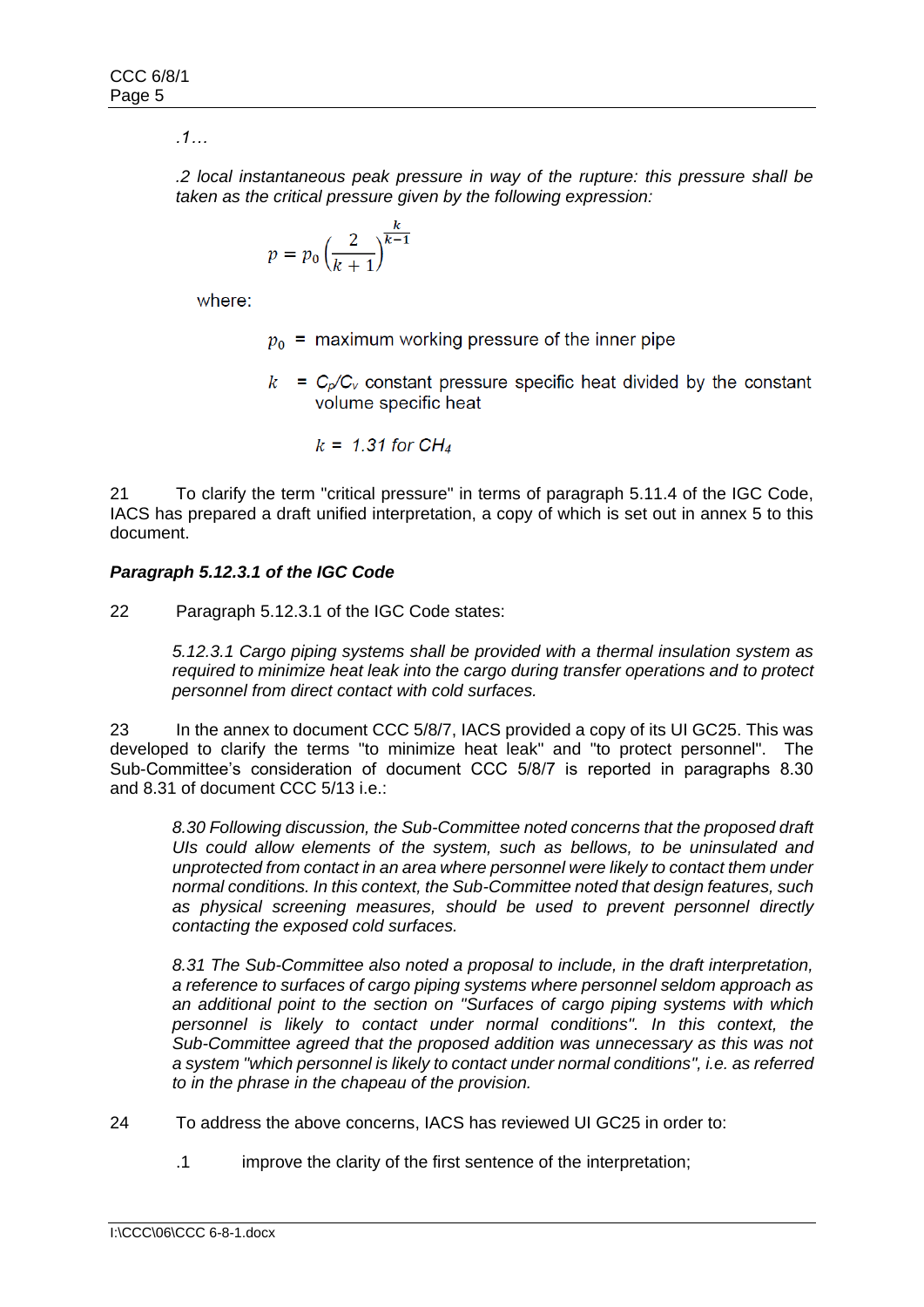- .2 simplify and re-word the second sentence of the interpretation; and
- .3 delete "bellows" from the list of components excluded from "Surfaces of cargo piping systems with which personnel is likely to contact under normal conditions".

25 Consequently, IACS has adopted Revision 1 of UI GC25, a copy of which is set out in annex 6 to this document.

#### *Paragraph 5.13.1.1.2 of the IGC Code*

26 Paragraph 5.13.1.1.2 of the IGC Code states:

*5.13.1.1 Valves*

*Each type of valve intended to be used at a working temperature below -55°C shall be subject to the following type tests:*

*.1 …*

*.2 the flow or capacity shall be certified to a recognized standard for each size and type of valve;*

27 IACS considers that certification requirements for valves may be differentiated according to the intended application of the valve. IACS understands that the wording "shall be certified to a recognized standard" means that for valves considered as essential for the safety of the system, i.e. pressure relief valves, the flow properties are to be certified by the Administration or recognized organization; while the manufacturer is to certify the flow properties of other types of valves on the basis of tests carried out according to recognized standards.

28 To clarify the issues discussed in paragraph 27 above, IACS has adopted UI GC26, a copy of which is set out in annex 7 to this document.

#### *Paragraph 8.1 of the IGC Code*

29 The second sentence of paragraph 8.1 of the IGC Code states:

*Hold spaces and interbarrier spaces, which may be subject to pressures beyond their design capabilities, shall also be provided with a suitable pressure relief system.*

30 In order to assess whether "a suitable pressure relief system" is provided for interbarrier spaces for various type of cargo tanks, IACS considers the following issues need to be taken into account:

- .1 leakage rate as provided in paragraph 4.7.2 of the IGC Code, taking due account for evaporation of the liquid:
- .2 pumping capacity; and
- .3 other relevant factors.

Also, it is noted that the interbarrier space pressure relief system is an emergency feature to protect the hull structure from being overstressed in case of failure of the primary barrier.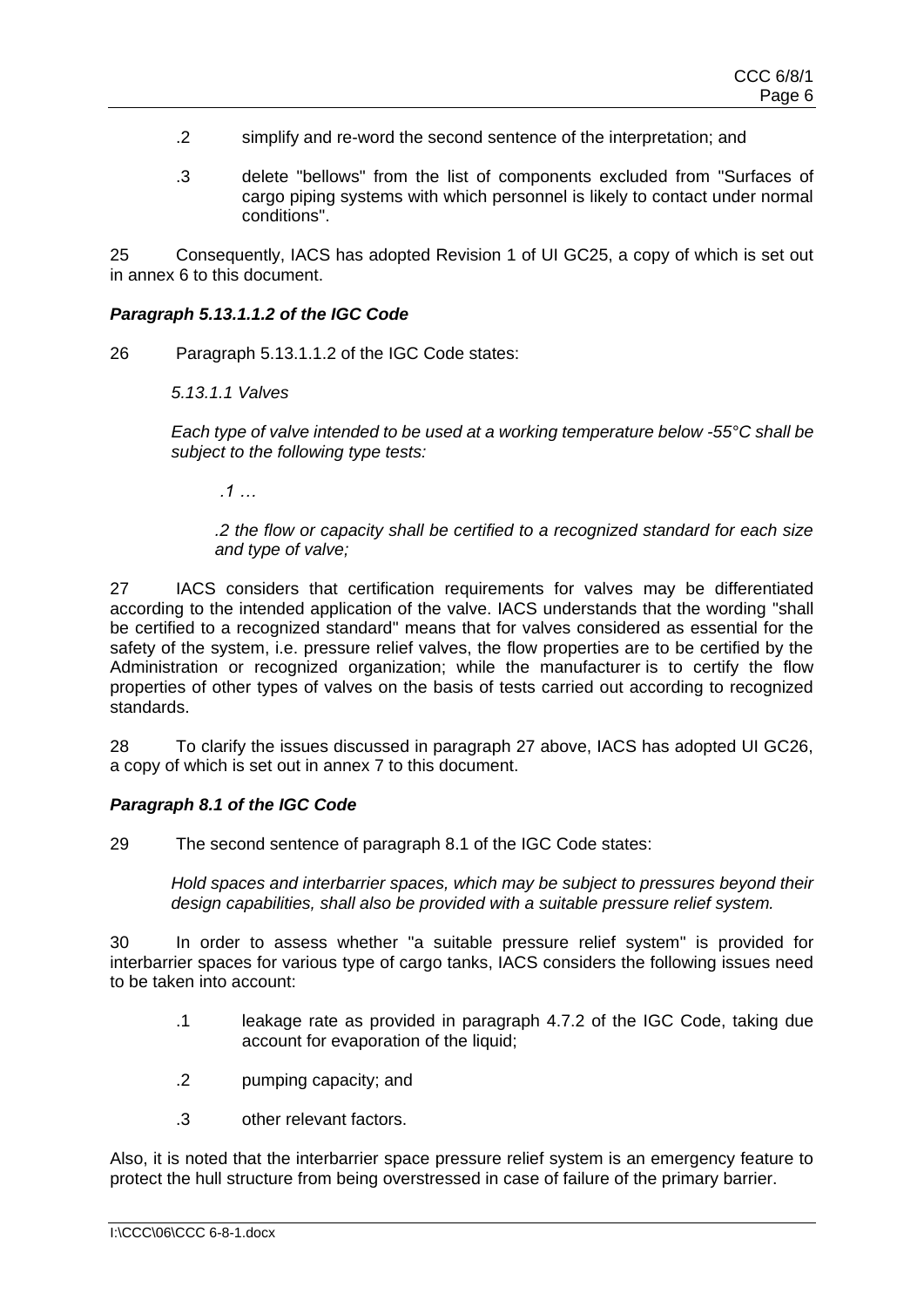31 To clarify the issues discussed in paragraph 30 above, IACS has adopted UI GC28, a copy of which is set out in annex 8 to this document.

## *Paragraph 12.1.8 of the IGC Code*

32 Paragraph 12.1.8 of the IGC Code refers to "spare parts" for fans i.e.:

*12.1.8 Where fans are required by this chapter, full required ventilation capacity for each space shall be available after failure of any single fan, or spare parts shall be provided comprising a motor, starter spares and complete rotating element, including bearings of each type.*

33 Paragraph 12.1.8 of the IGC Code refers to "a motor, starter spares and complete rotating element, including bearings of each type"; but it does not mention the shaft itself. It is questioned whether shafts were not included in this required list of spare parts because it was considered that the risk of damage to shafts is very low.

34 However, IACS is of the view that damage to the shaft itself should not be ignored, noting that the wording "including bearings of each type" specified in paragraph 12.1.8 takes into account damage to bearings. Therefore, IACS considers their contacting parts (the shafts) also need to be taken into account in applying the provisions of this paragraph.

35 To clarify the issues discussed in paragraphs 33 and 34, IACS has prepared a draft unified interpretation, a copy of which is set out in annex 9 to this document.

## *Paragraph 13.2.2 of the IGC Code*

36 The second sentence of paragraph 13.2.2 of the IGC Code states:

*Where only one liquid level gauge is fitted, it shall be arranged so that it can be maintained in an operational condition without the need to empty or gas-free the tank.*

37 In order to assess whether or not only one level gauge is acceptable in relation to the above provision, IACS considers that the phrase "can be maintained" means that any part of the level gauge other than passive parts can be overhauled while the cargo tank is in service.

.1 Note: passive parts are those parts assumed not subject to failures under normal service conditions.

38 To clarify the issue discussed in paragraph 37 above, IACS has adopted UI GC27, a copy of which is set out in annex 10 to this document.

## *Paragraph 13.3.7 and table 18.1 of the IGC Code*

39 Note 4 to table 18.1 of the IGC Code specifies operational inhibition of cargo pumps and the opening of manifold ESD valves during use of the override system permitted by paragraph 13.3.7 of the IGC Code with continuous visual indication at the relevant control station(s) and the navigation bridge i.e.:

*Note 4: The override system permitted by 13.3.7 may be used at sea to prevent*  false alarms or shutdowns. When level alarms are overridden, operation of *cargo pumps and the opening of manifold ESD valves shall be inhibited* except when high-level alarm testing is carried out in accordance with *13.3.5 (see 18.10.3.4).*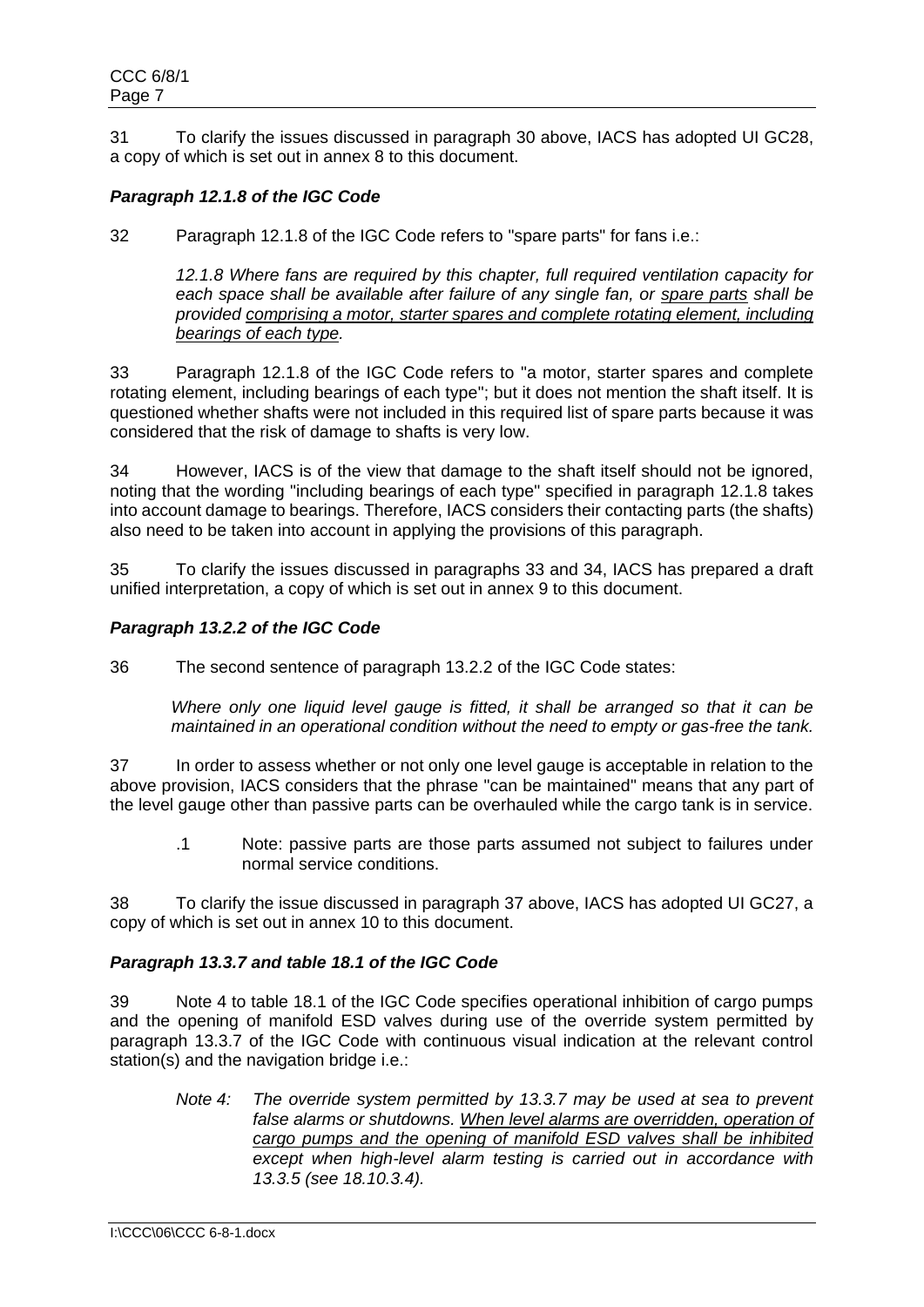*13.3.7 Where arrangements are provided for overriding the overflow control system, they shall be such that inadvertent operation is prevented. When this override is operated, continuous visual indication shall be given at the relevant control station(s) and the navigation bridge.*

40 With regard to the phrase "operation ... shall be inhibited", IACS has discussed whether operational measures such as following a caution plate posted at the relevant control station(s) may be considered as an acceptable means of satisfying the underlined part of note 4 shown above. However, IACS notes that fatal incidents may occur when cargo pumps/manifold ESD valves are inadvertently operated/opened while the override system is used.

41 Therefore, IACS is of the view that operational measures as described in paragraph 40 above are not acceptable; and a hardware system is necessary to prevent inadvertent operation/opening of cargo pumps/manifold ESD valves for the override operation (with the exception that such an interlock is required to be disabled during high-level alarm testing).

42 To clarify the issues discussed in paragraphs 40 and 41 above, IACS has prepared a draft unified interpretation, a copy of which is set out in annex 11 to this document.

## *Paragraph 13.6.2.7 of the IGC Code*

43 Paragraph 13.6.2.7 of the IGC Code states:

*13.6.2 A permanently installed system of gas detection and audible and visual alarms shall be fitted in:* 

*[…]*

*.7 inert gas generator supply headers; and*

44 The inert gas supply header addressed in paragraph 13.6.2.7 of the IGC Code is understood to be the header supplying inert gas to cargo spaces for purging and inerting purposes and for which portable connections are generally used. Therefore, the requirement is not considered to address nitrogen headers for supply of nitrogen to insulation spaces, shaft glands, purging of fuel gas lines and pressurizing of LNG suction drums from nitrogen lines where nitrogen is supplied via buffer tanks kept under nitrogen pressure.

45 To clarify the issue discussed in paragraph 44 above, IACS has prepared a draft unified interpretation, a copy of which is set out in annex 12 to this document.

## *Paragraph 13.6.4 of the IGC Code*

46 Paragraph 13.6.4 of the IGC Code specifies in which cases an oxygen deficiency monitoring system is required i.e.:

*13.6.4 Where indicated by an "A" in column "f" in the table of chapter 19 ships certified for carriage of non-flammable products, oxygen deficiency monitoring shall be fitted in cargo machinery spaces and hold spaces for independent tanks other than type C tanks. Furthermore, oxygen deficiency monitoring equipment shall be installed in enclosed or semi-enclosed spaces containing equipment that may cause an oxygendeficient environment such as nitrogen generators, inert gas generators or nitrogen cycle refrigerant systems.*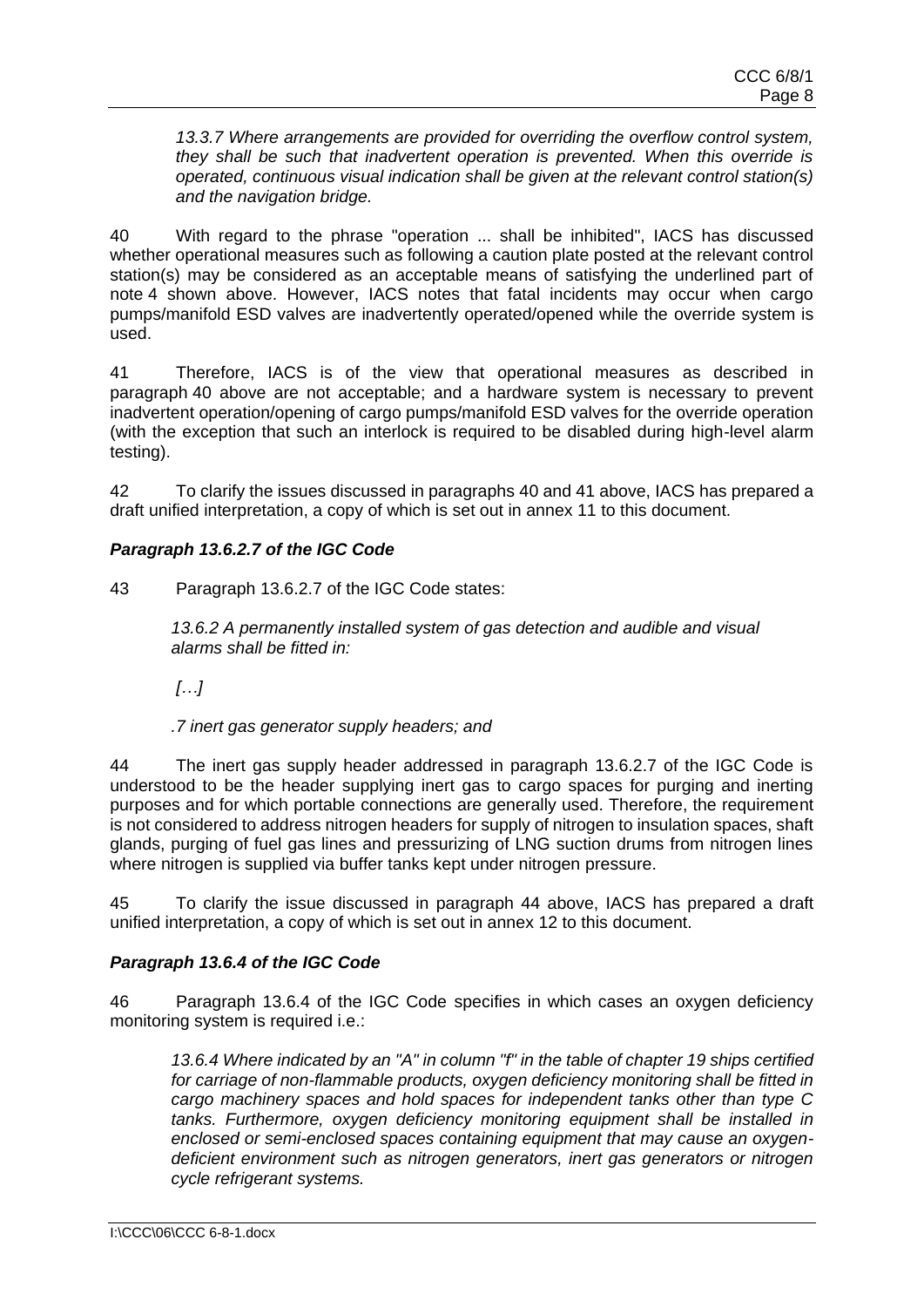- 47 Oxygen deficiency monitoring is required:
	- .1 in the cargo machinery spaces and in the cargo tank hold spaces of ships certified for the carriage of non-flammable products, where indicated by an "A" in column "f" of the table in chapter 19; and
	- .2 in enclosed or semi-enclosed spaces containing equipment that may cause an oxygen-deficient environment.

48 It is understood that the requirement for oxygen deficiency monitoring in enclosed or semi-enclosed spaces containing equipment that may cause an oxygen-deficient environment, applies to all spaces containing the inert gas system, on all gas carriers, irrespective of the cargo carried by the ship indicated by an "A" in column "f" of the table in chapter 19.

49 To clarify the issues discussed in paragraphs 47 and 48 above, IACS has prepared a draft unified interpretation, a copy of which is set out in annex 13 to this document.

## *Paragraph 13.9.3 of the IGC Code*

50 Paragraph 13.9.3 of the IGC Code states:

*13.9.3 Key hazards of the integrated system shall be identified using appropriate riskbased techniques.*

51 In accordance with paragraph 13.9.3 of the IGC Code, a risk assessment is to be conducted for an "integrated system". However, since the cargo handling system on liquefied gas carriers comprises a lot of systems and the related systems are different depending on the type of liquefied gas carrier; it is not clear which systems are included in the "integrated system" and for which systems a risk assessment is required.

52 Accordingly, in order to make this requirement clear, IACS has adopted a unified interpretation, taking account of MSC/Circ.891 on *Guidelines for the on-board use and application of computers*. A copy of IACS UI GC29 is set out in annex 14 to this document

## *Paragraph 15.4.1 of the IGC Code*

53 Paragraph 15.4.1 of the IGC Code specifies the conditions under which a filling limit higher that 98% under the trim and list conditions specified in 8.2.17 of the IGC Code may be allowed i.e.:

- *.1 no isolated vapour pockets are created within the cargo tank;*
- *.2 the PRV inlet arrangement shall remain in the vapour space; and*
- *.3 allowances need to be provided for:* 
	- *.1 volumetric expansion of the liquid cargo due to the pressure increase from the MARVS to full flow relieving pressure in accordance with 8.4.1;*
	- *.2 an operational margin of minimum 0.1% of tank volume; and*
	- *.3 tolerances of instrumentation such as level and temperature gauges.*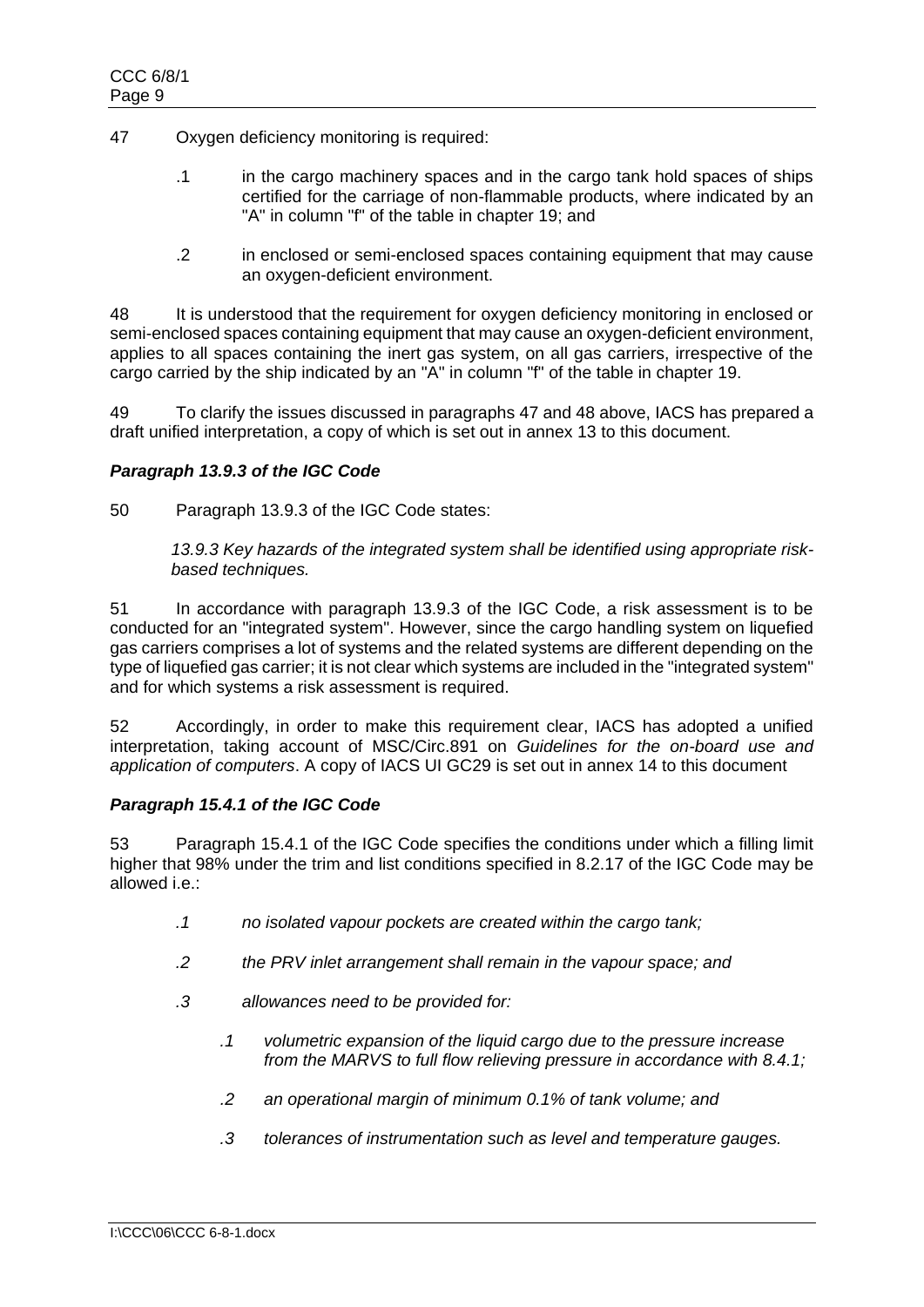54 There are cases where, in order to avoid the formation of isolated vapour pockets under the trim and list conditions specified in paragraph 8.2.17 of the IGC Code; interconnection pipes are fitted that connect the vapour pocket to the tank dome (where pressure relief valves are fitted).

55 Regarding these interconnection pipes, IACS is unclear on the principles to be used in their design, and in particular if:

- .1 the trim and list as specified in paragraph 8.2.17; and
- .2 the fire condition leading to full flow relief in accordance with paragraph,

are to be considered separately, or, in combination.

56 IACS would note that in case the combined effects are to be taken into account:

- .1 the quantity of vapours passing through the interconnecting pipe, depending on the fire exposure of the vapour space, will need to be evaluated; and
- .2 the interconnecting pipe will need to have a size such that the back pressure related to the flow of vapours generated by the above fire exposure does not cause the liquid level in the dome to reach the PRV inlet.

57 The comments and advice of the Sub-Committee are sought on the issues discussed in paragraphs 54 to 56 above.

## *Paragraph 16.7.1.4 of the IGC Code*

58 Paragraph 16.7.1.4 of the IGC Code specifies the special requirements for gas-fired internal combustion engines regarding arrangements against overpressure due to ignited gas leaks i.e.:

*16.7.1.4 Unless designed with the strength to withstand the worst case overpressure due to ignited gas leaks, air inlet manifolds, scavenge spaces, exhaust system and crank cases shall be fitted with suitable pressure relief systems. (…)* 

59 Typically, there are two types of gas fuel engines – a premixed combustion type (Otto-cycle) and a direct injection combustion type (diesel cycle).

60 IACS members have been asked by shipbuilders and engine manufacturers whether paragraph 16.7.1.4 of the IGC Code should be applied to both engine types; notwithstanding that each engine type has a different risk profile depending upon the type of combustion.

61 IACS considers that a suitable pressure relief system for the air inlet, scavenge space and exhaust system shall be provided unless the design accommodates the worst case overpressure due to ignited gas leaks or otherwise justified by the safety concept of the engine (a document in which a detailed evaluation of the hazard potential of overpressure in air inlet manifolds, scavenge spaces and exhaust system shall be reflected).

62 In case of the crankcase, the explosion relief valves required by SOLAS are considered as a suitable pressure relief system. This is on the basis that the maximum pressure level in the crankcase when the engine is operated in the gas mode is lower than when the engine is operated in the liquid fuel mode.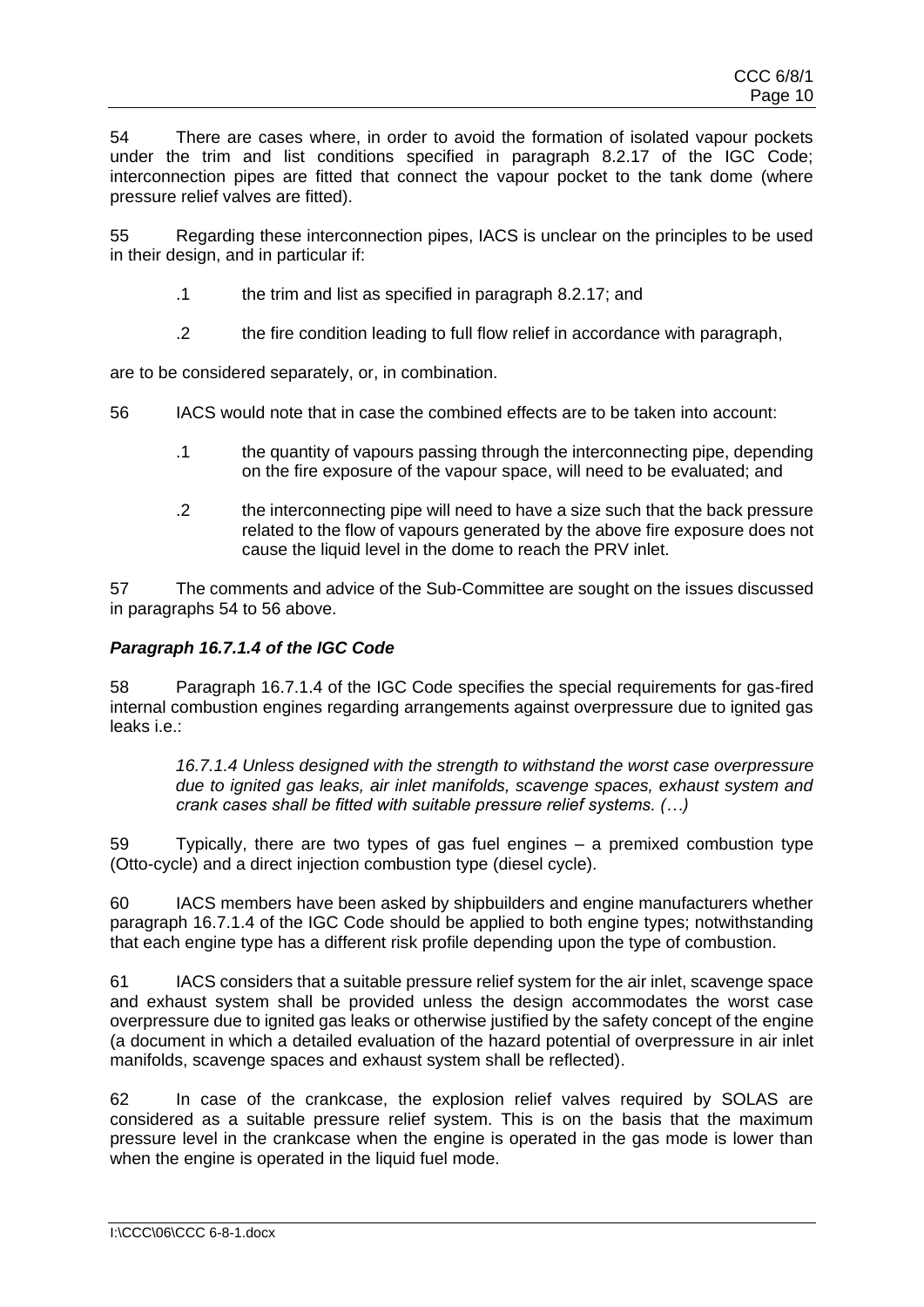63 To clarify the issues discussed in paragraphs 59 to 62 above, IACS has prepared a draft Unified Interpretation, a copy of which is set out in annex 15 to this document.

## *Date of implementation of the UIs that have been adopted by IACS*

- 64 The Sub-Committee is invited to note that IACS Members intend to implement:
	- .1 IACS Unified Interpretations GC26, GC28 and GC27 (as set out in annexes 7, 8 and 10 to this document respectively) from 1 January 2020; and
	- .2 IACS Unified Interpretations GC25 and GC29 (as set out in annexes 6 and 14 to this document respectively) from 1 July 2020;
	- .3 unless they are provided with written instructions to apply a different interpretation by the Administration on whose behalf they are authorized to act as a recognized organization.

#### **Action requested of the Sub-Committee**

- 65 The Sub-Committee is invited to consider the foregoing, in particular:
	- .1 the five IACS unified interpretations set out in annexes 6, 7, 8, 10 and 14 to this document, and their implementation provisions as explained in paragraph 64 above, and take action as appropriate in this regard;
	- .2 the 10 draft unified interpretations set out in annexes 1, 2, 3, 4, 5, 9, 11, 12, 13 and 15, and provide its comments and advice in this regard;
	- .3 the comments and analysis provided in paragraphs 54 to 56 above and provide its comments and advice in this regard; and
	- .4 take action as appropriate.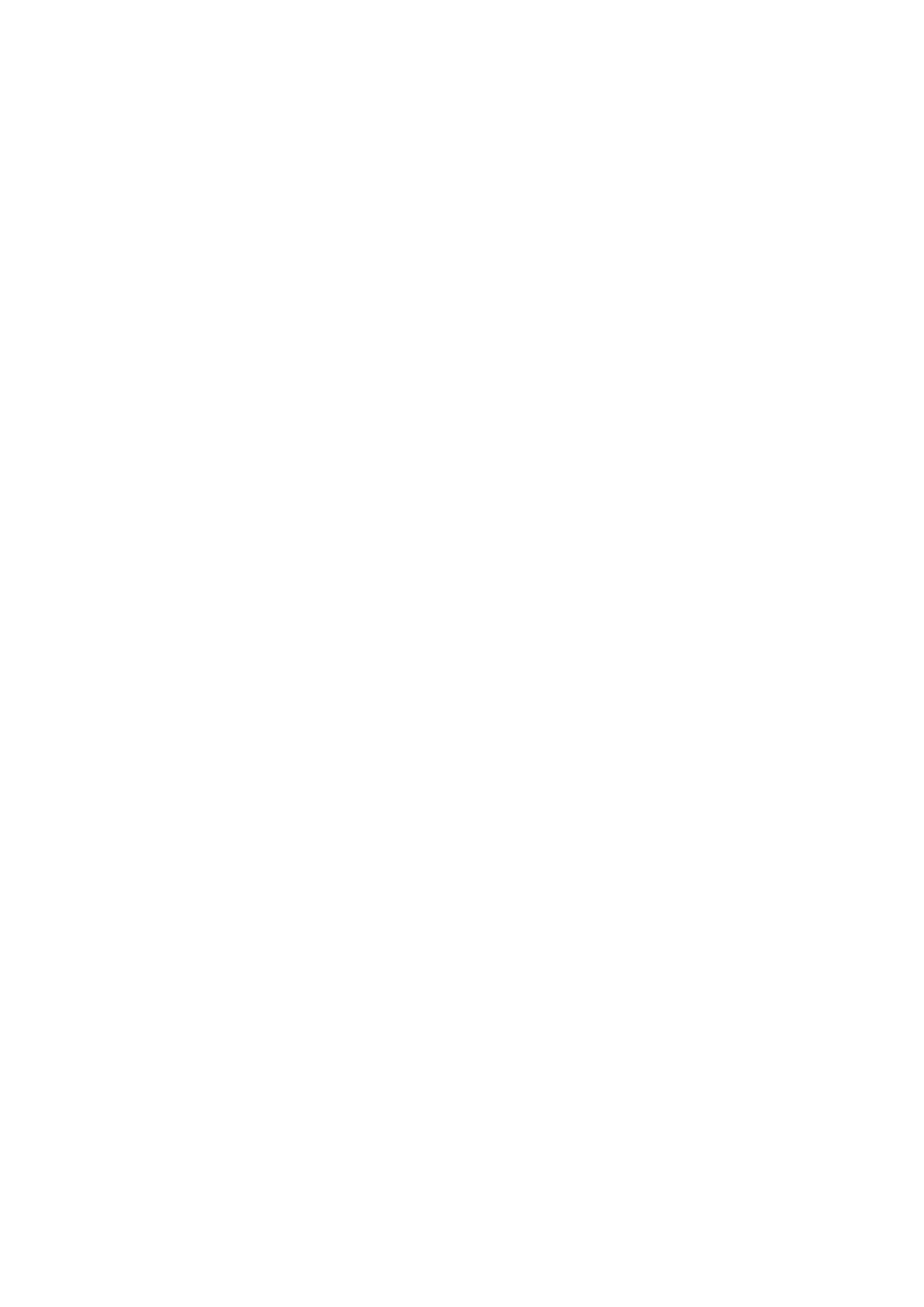## **Draft Unified Interpretation to paragraphs 5.4.4 and 5.13.2.4 of the IGC Code – Outer Duct in Gas Fuel Piping Systems**

## **The International Code for the Construction and Equipment of Ships Carrying Liquid Gases in Bulk (IGC Code), as amended by resolution MSC.370(93), 5.4.4 & 5.13.2.4 reads:**

*5.4.4 The design pressure of the outer pipe or duct of gas fuel systems shall not be less than the maximum working pressure of the inner gas pipe. Alternatively, for gas fuel piping systems with a working pressure greater than 1 MPa, the design pressure of the outer duct shall not be*  less than the maximum built-up pressure arising in the annular space considering the local *instantaneous peak pressure in way of any rupture and the ventilation arrangements.*

*5.13.2.4 In double wall gas-fuel piping systems, the outer pipe or duct shall also be pressure tested to show that it can withstand the expected maximum pressure at gas pipe rupture.*

#### **Interpretation**

For the purpose of this UI:

- 1) the term "duct" in 5.4.4 and 5.13.2.4 is meant to be the equipment enclosure (e.g. GVU enclosure) intended to contain any release of gas from inner pipe or equipment.
- 2) the term "design pressure of the outer pipe or duct" in 5.4.4 is:
	- the maximum pressure that can act on the outer pipe or equipment enclosure after the inner pipe rupture as documented by suitable calculations taking into account the venting arrangements; or
	- for gas fuel systems with inner pipe working pressure greater than 1 MPa, the "maximum built-up pressure arising in the annular space", after the inner pipe rupture, which is to be calculated in accordance with paragraph 9.8.2 of the IGF Code as adopted by MSC.391(95).
- 3) The "maximum pressure at gas pipe rupture" in 5.13.2.4 is the maximum pressure to which the outer pipe or duct is subjected after the inner pipe rupture and for testing purposes it is the same as the design pressure used in 5.4.4.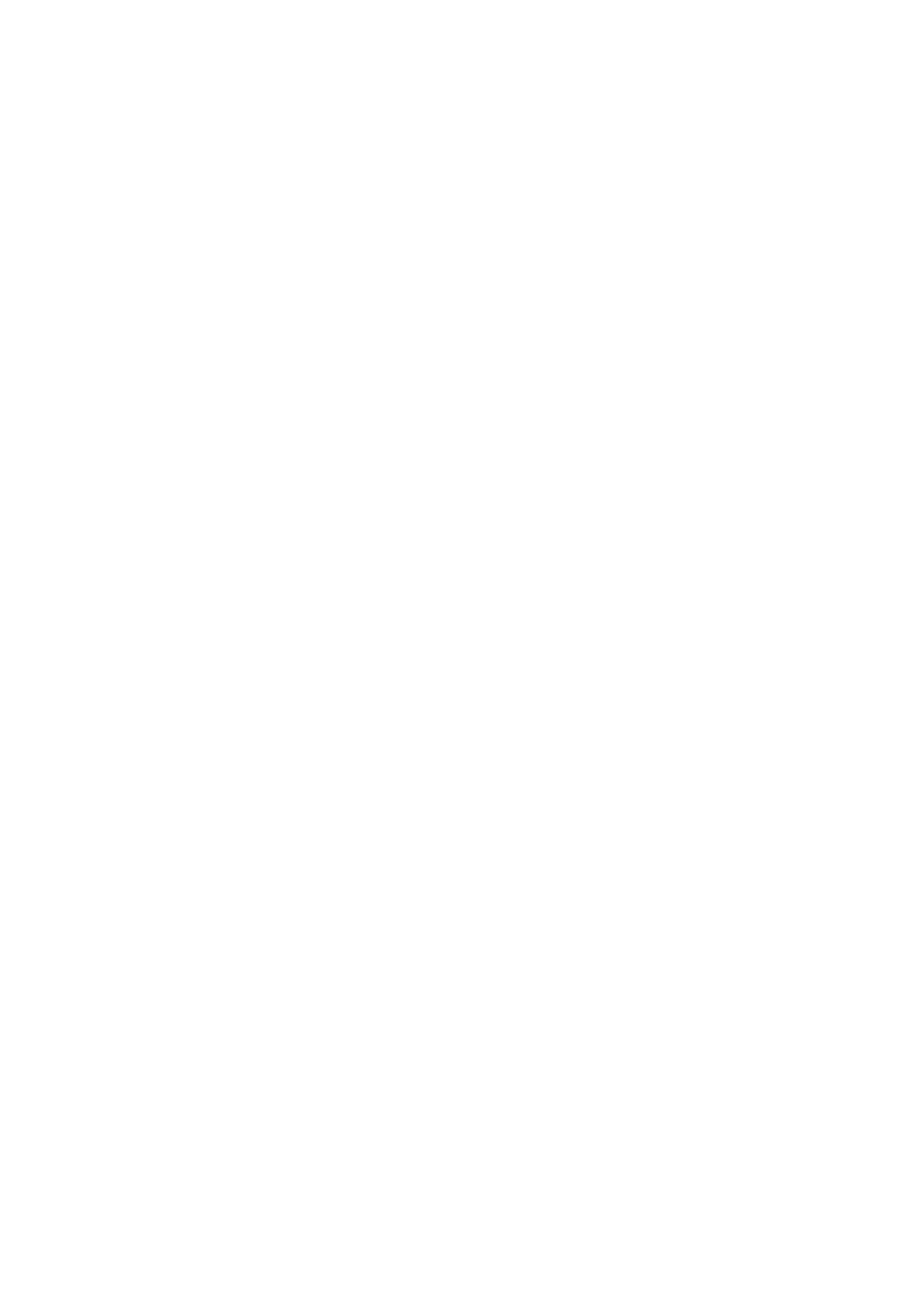## **Draft Unified Interpretation to paragraph 5.5.7 of the IGC Code – Pipelines or components which may be isolated automatically due to a fire**

**The International Code for the Construction and Equipment of Ships Carrying Liquid Gases in Bulk (IGC Code), as amended by resolution MSC.370(93), 5.5.7 reads:**

*5.5.7 All pipelines or components which may be isolated automatically due to a fire with a liquid volume of more than 0.05 m3 entrapped shall be provided with PRVs sized for a fire condition.*

#### **Interpretation**

Due consideration is to be made in instances where liquid cargo could be entrapped in a cargo vapor line or a fuel gas line.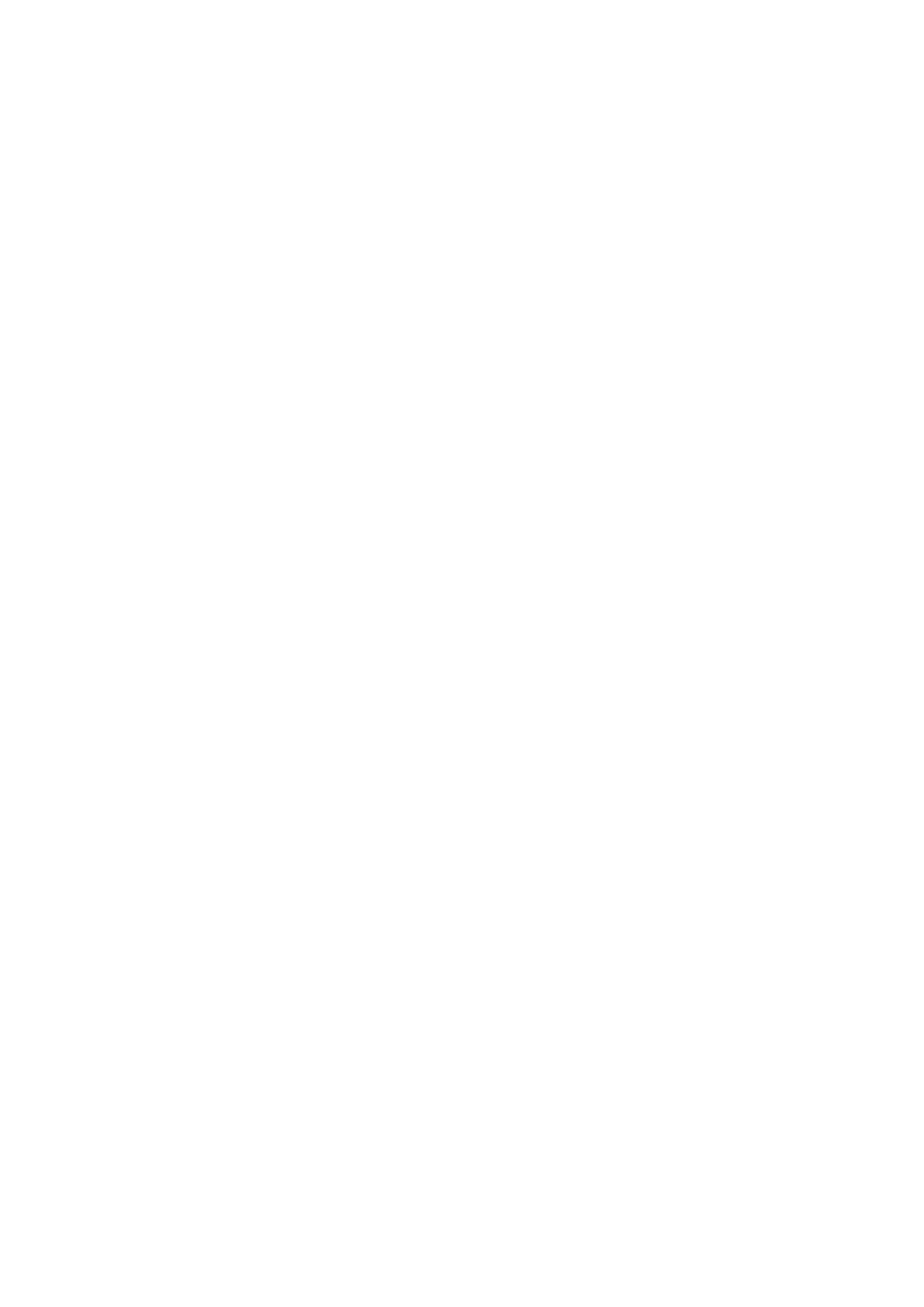#### **Draft Unified Interpretation to paragraphs 5.6.5 and 18.9 of the IGC Code – Cargo Sampling**

**The International Code for the Construction and Equipment of Ships Carrying Liquid Gases in Bulk (IGC Code), as amended by Res. MSC.370(93), 5.6.5 and 18.9 read:**

#### *5.6.5 Cargo sampling connections*

*5.6.5.1 Connections to cargo piping systems for taking cargo liquid samples shall be clearly marked and shall be designed to minimize the release of cargo vapours. For vessels permitted to carry cargoes noted as toxic in chapter 19, the sampling system shall be of a closed loop design to ensure that cargo liquid and vapour are not vented to atmosphere.* 

*5.6.5.2 Liquid sampling systems shall be provided with two valves on the sample inlet. One of these valves shall be of the multi-turn type to avoid accidental opening and shall be spaced far enough apart to ensure that they can isolate the line if there is blockage, by ice or hydrates for example.* 

*5.6.5.3 On closed loop systems, the valves on the return pipe shall also comply with 5.6.5.2.* 

*5.6.5.4 The connection to the sample container shall comply with recognized standards and be supported so as to be able to support the weight of a sample container. Threaded connections shall be tack-welded, or otherwise locked, to prevent them being unscrewed during the normal connection and disconnection of sample containers. The sample connection shall be fitted with a closure plug or flange to prevent any leakage when the connection is not in use.* 

*5.6.5.5 Sample connections used only for vapour samples may be fitted with a single valve in accordance with 5.5, 5.8 and 5.13, and shall also be fitted with a closure plug or flange.* 

*5.6.5.6 Sampling operations shall be undertaken as prescribed in 18.9.*

*.1 all personnel shall be adequately trained in the use of protective equipment provided on board and have basic training in the procedures, appropriate to their duties, necessary under emergency conditions; and* 

*.2 officers shall be trained in emergency procedures to deal with conditions of leakage, spillage or fire involving the cargo and a sufficient number of them shall be instructed and trained in essential first aid for the cargoes carried.* 

*18.9 Cargo sampling* 

*18.9.1 Any cargo sampling shall be conducted under the supervision of an officer who shall ensure that protective clothing appropriate to the hazards of the cargo is used by everyone involved in the operation.* 

*18.9.2 When taking liquid cargo samples, the officer shall ensure that the sampling equipment is suitable for the temperatures and pressures involved, including cargo pump discharge pressure, if relevant.* 

*18.9.3 The officer shall ensure that any cargo sample equipment used is connected properly to avoid any cargo leakage.*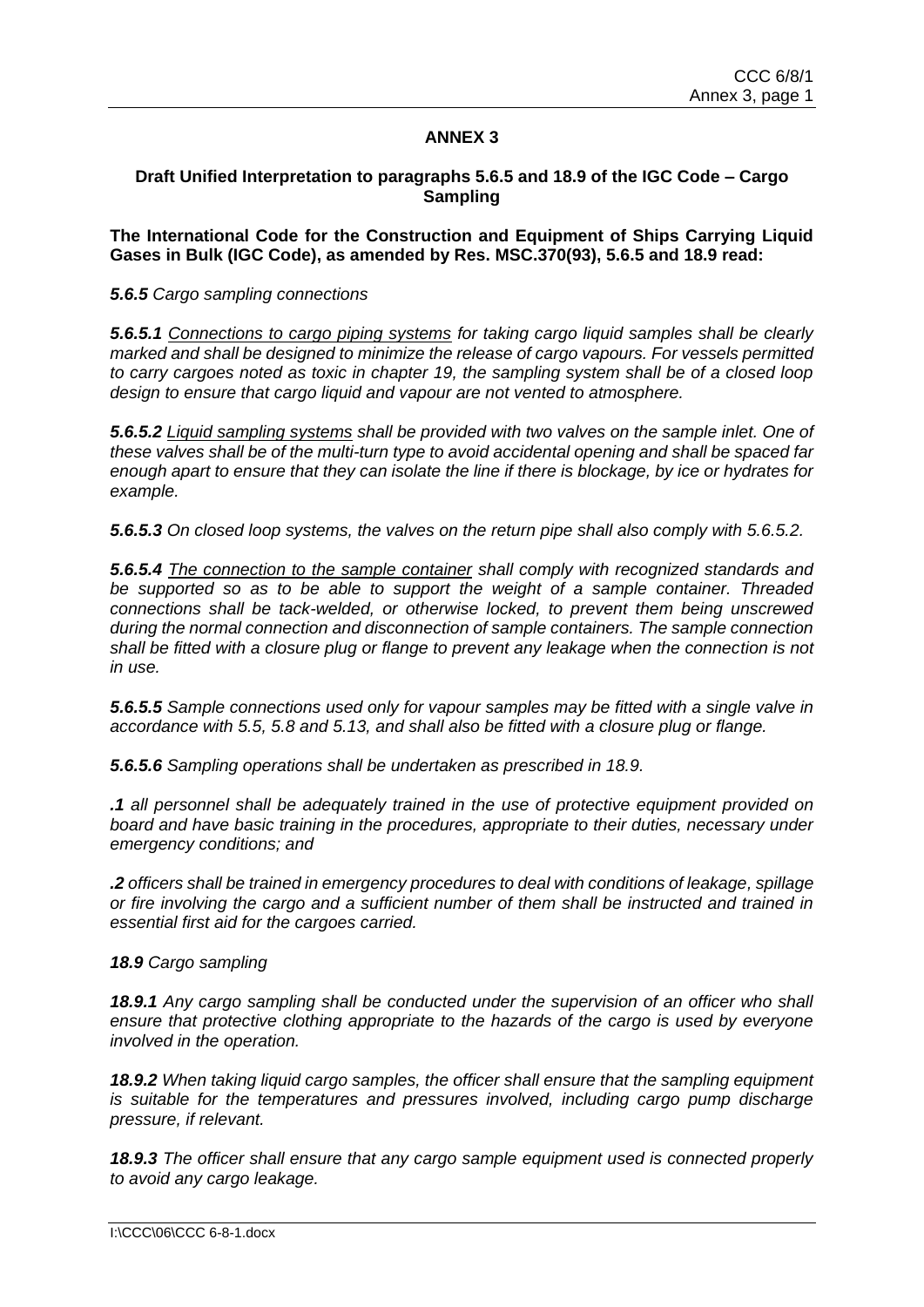*18.9.4 If the cargo to be sampled is designated as toxic in accordance with column "f" in the table of chapter 19, the officer shall ensure that a "closed loop" sampling system as defined in 1.2.15 is used to minimize any cargo release to atmosphere.* 

*18.9.5 After sampling operations are completed, the officer shall ensure that any sample valves used are closed properly and the connections used are correctly blanked.*

#### **Interpretation**

The requirements are applicable only if such sampling system is fitted onboard. Connections used for control of atmosphere in cargo tanks during inerting or gassing up are not considered as cargo sampling connections.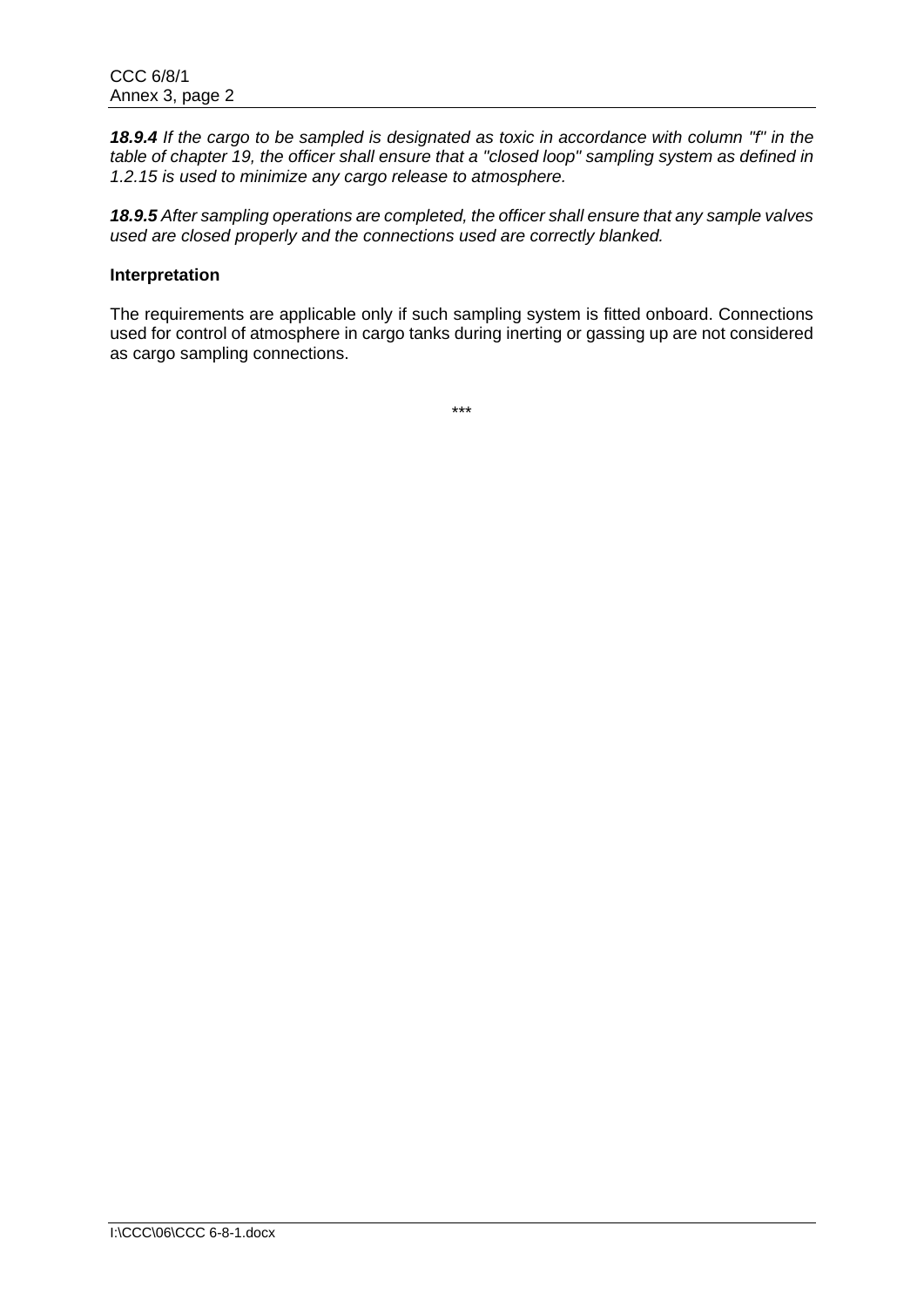## **Draft Unified Interpretation to paragraph 5.6.6 of the IGC Code – Cargo Filters**

#### **The International Code for the Construction and Equipment of Ships Carrying Liquid Gases in Bulk (IGC Code) as amended by Res. MSC.370(93), 5.6.6 reads:**

*5.6.6 The cargo liquid and vapour systems shall be capable of being fitted with filters to protect against damage by extraneous objects. Such filters may be permanent or temporary, and the standards of filtration shall be appropriate to the risk of debris, etc., entering the cargo system. Means shall be provided to indicate that filters are becoming blocked, and to isolate, depressurize and clean the filters safely.*

#### **Interpretation**

Means to indicate that filters are becoming blocked and filter maintenance is required are to be provided for fixed in-line filter arrangement and portable filter installations where dedicated filter housing piping is provided.

Where portable filters for fitting to manifold presentation flanges are used without dedicated filter housing and these can be visually inspected after each loading and discharging operation, no additional arrangements for indicating blockage or facilitating drainage are needed.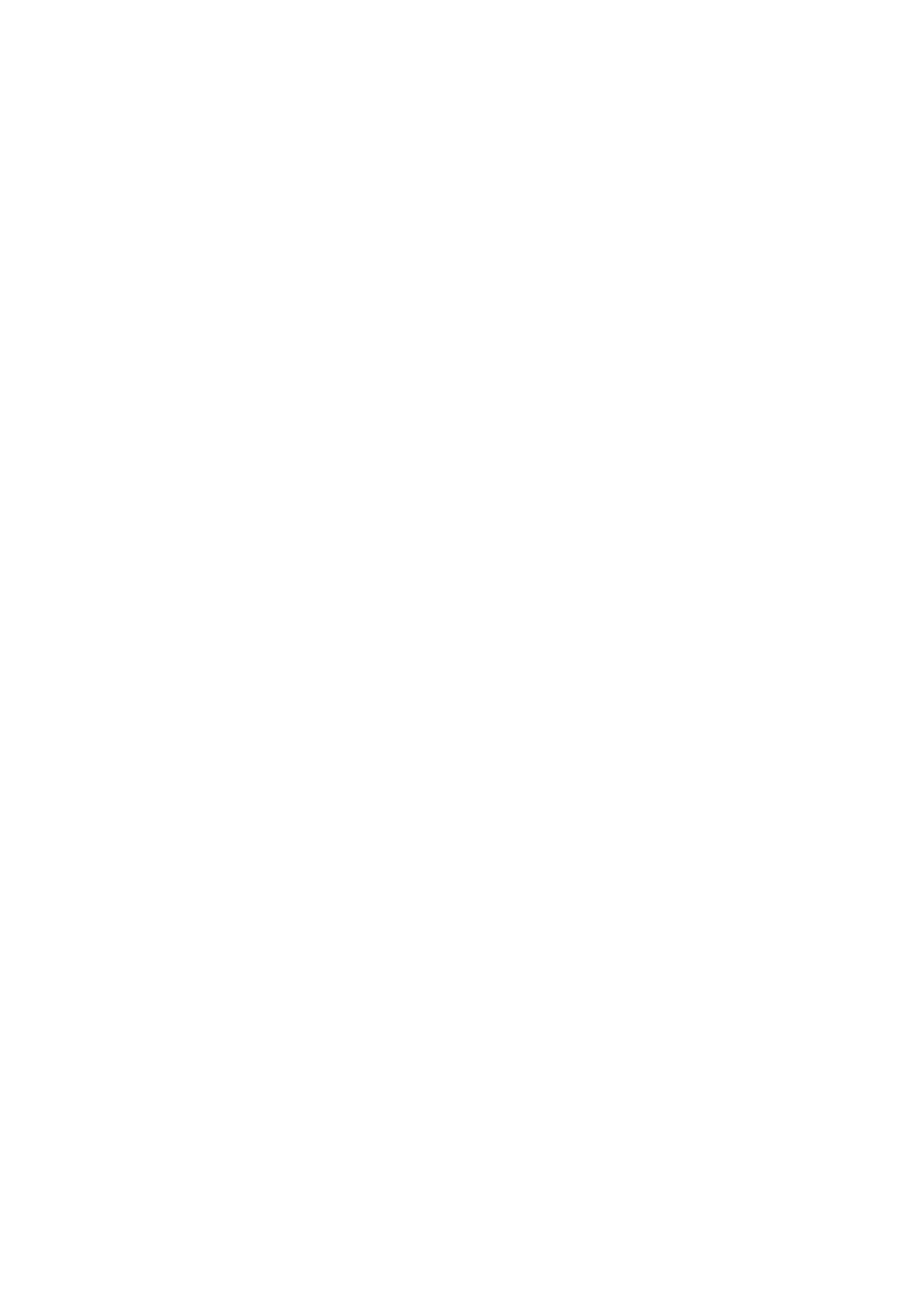## **Draft Unified Interpretation to paragraph 5.11.4 of the IGC Code – Critical pressure in fuel gas piping systems**

## **The International Code for the Construction and Equipment of Ships Carrying Liquid Gases in Bulk (IGC Code) as amended by Res. MSC.370(93), 5.11.4 reads:**

## *5.11.4 High-pressure gas fuel outer pipes or ducting scantlings*

*In fuel gas piping systems of design pressure greater than the critical pressure, the tangential membrane stress of a straight section of pipe or ducting shall not exceed the tensile strength divided by 1.5 (Rm /1.5) when subjected to the design pressure specified in 5.4. The pressure ratings of all other piping components shall reflect the same level of strength as straight pipes.*

## **Interpretation**

The critical pressure is given by the following expression:

$$
p = p_0 \left(\frac{2}{k+1}\right)^{\frac{k}{k-1}}
$$

where

 $p_0$  = maximum working pressure of the inner pipe

 $k = \text{Cp/Cv}$  constant pressure specific heat divided by the constant volume specific heat

 $k = 1.31$  for CH<sub>4</sub>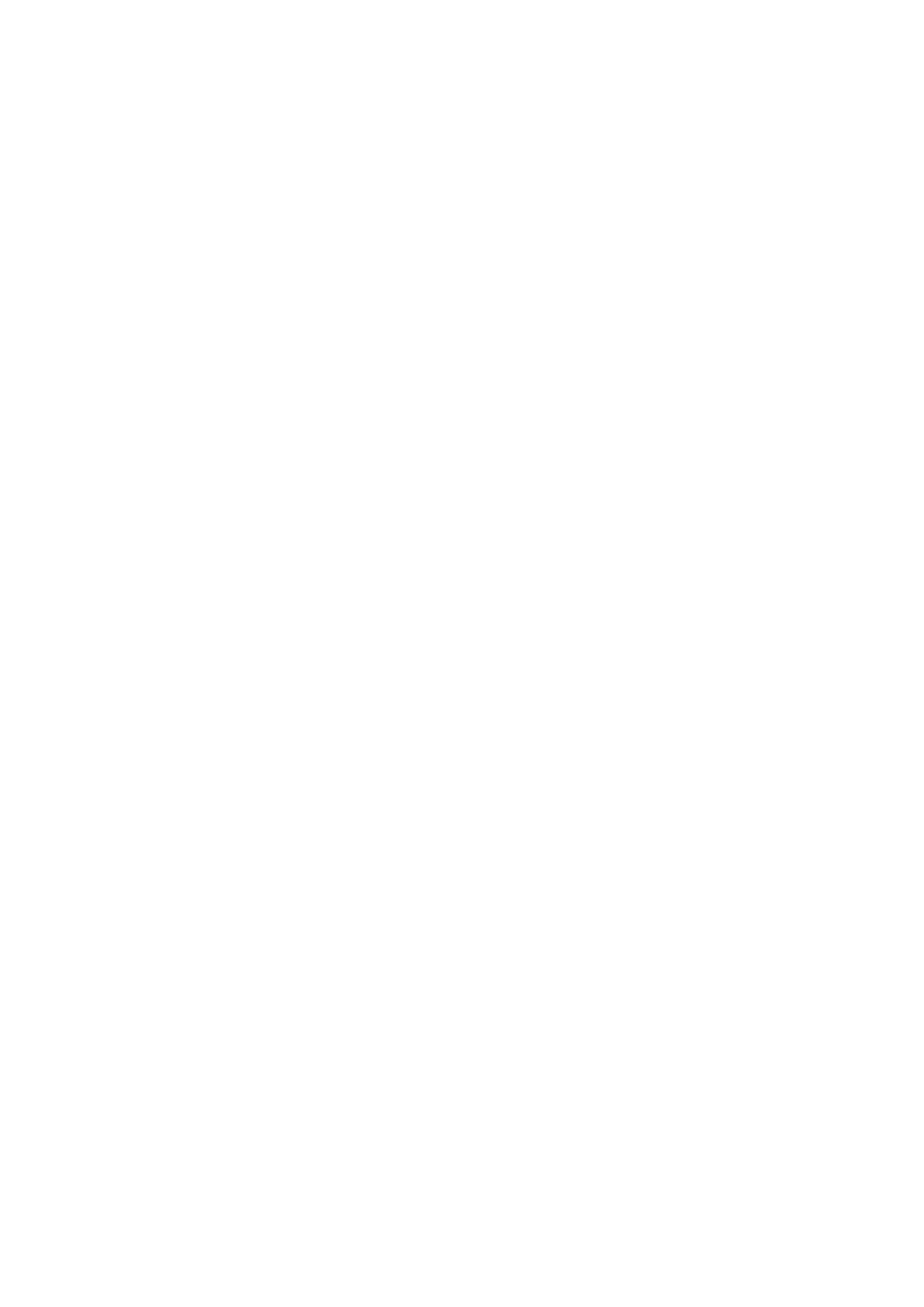# **GC25 Cargo piping insulation**

(July 2018 ) **Interpretation of paragraph 5.12.3.1 of the IMO International Code for the Construction**  (Rev.1 Apr 2019) **and Equipment of Ships Carrying Liquefied Gases in Bulk (resolution MSC.5(48) as amended by resolution MSC.370(93))**

#### **Paragraph 5.12.3.1 reads:**

*Cargo piping systems shall be provided with a thermal insulation system as required to minimize heat leak into the cargo during transfer operations and to protect personnel from direct contact with cold surfaces.*

#### **Interpretation**

The phrase "a thermal insulation system as required to minimize heat leak into the cargo during transfer operations" means that properties of the piping insulation are to be taken into consideration when calculating the heat balance of the containment system and capacity of the pressure/temperature control system.

The phrase "cargo piping systems shall be provided with a thermal insulation system as required ... to protect personnel from direct contact with cold surfaces" means that surfaces of cargo piping systems with which personnel is likely to contact under normal conditions shall be protected by a thermal insulation, with the exception for the below examples:

- surfaces of cargo piping systems which are protected by physical screening measures to prevent such direct contact;
- surfaces of manual valves, having extended spindles that protect the operator from the cargo temperature; and
- surfaces of cargo piping systems whose design temperature (to be determined from inner fluid temperature) is above minus 10 °C.

Note:

- 1. The original version of this unified interpretation was withdrawn prior to coming into force on 1 July 2019.
- 2. Rev. 1 of this Unified Interpretation is to be uniformly implemented by IACS Societies on ships constructed on or after 1 July 2020.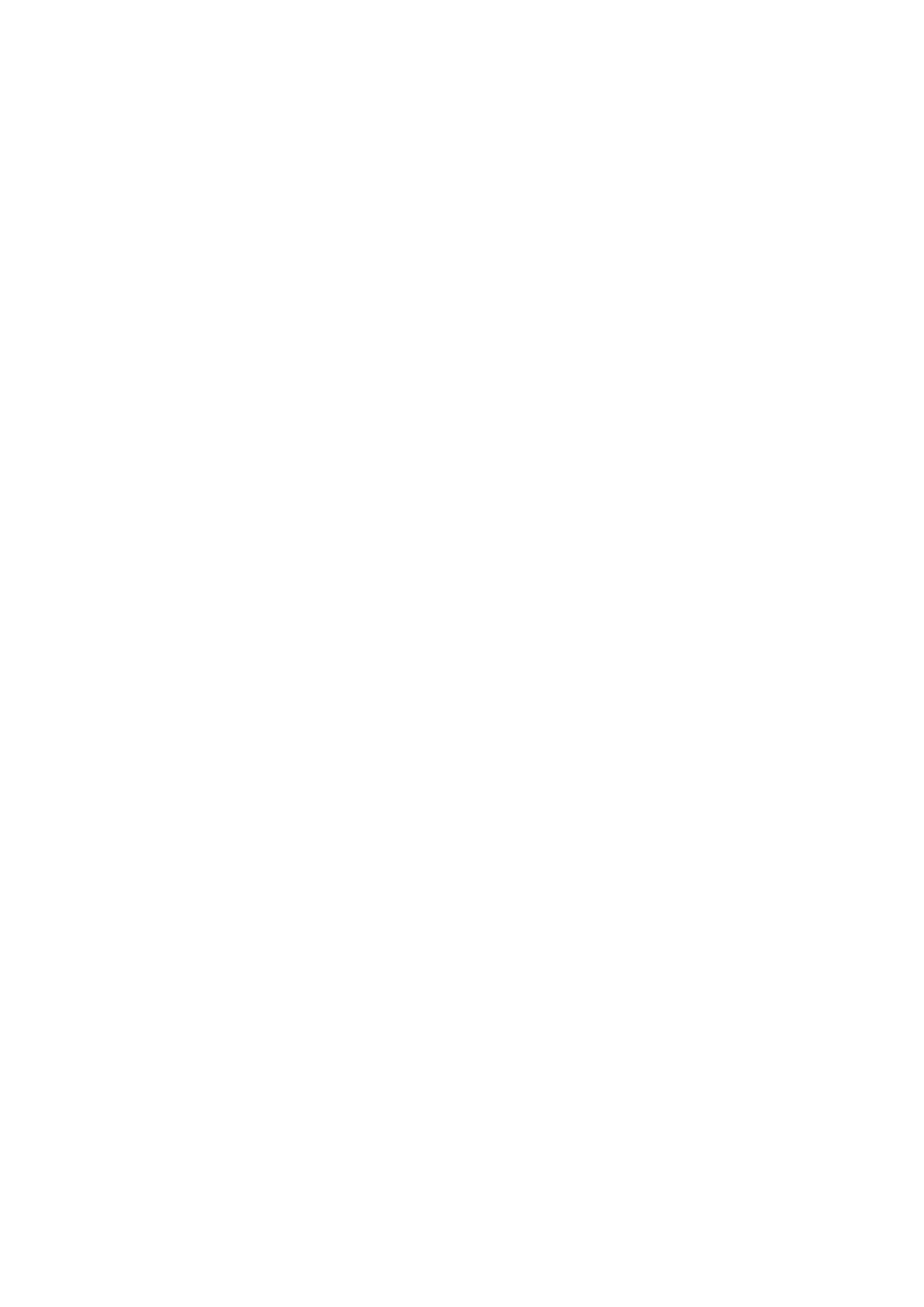## **Type testing requirements for valves GC26**

(Oct 2018)

**Interpretation of paragraph 5.13.1.1.2 of the IMO International Code for the Construction and Equipment of Ships Carrying Liquefied Gases in Bulk (resolution MSC.5(48) as amended by resolution MSC.370(93))**

## **Paragraph 5.13.1.1.2 reads:**

*Each type of valve intended to be used at a working temperature below -55°C shall be subject to the following type tests:*

*.2 the flow or capacity shall be certified to a recognized standard for each size and type of valve*

#### **Interpretation**

The expression "Each type of valve…shall be certified to a recognized standard" is interpreted to mean that:

- 1. for pressure relief valves (PRVs) that are subject to IGC Code paragraph 8.2.5, the flow or capacity are to be certified by the Administration or Recognized Organization acting on its behalf; and
- 2. for other types of valves, the manufacturer is to certify the flow properties of the valves based on tests carried out according to recognized standards.

Note:

<sup>1.</sup> This unified interpretation is to be uniformly implemented by IACS Societies on ships constructed on or after 1 January 2020.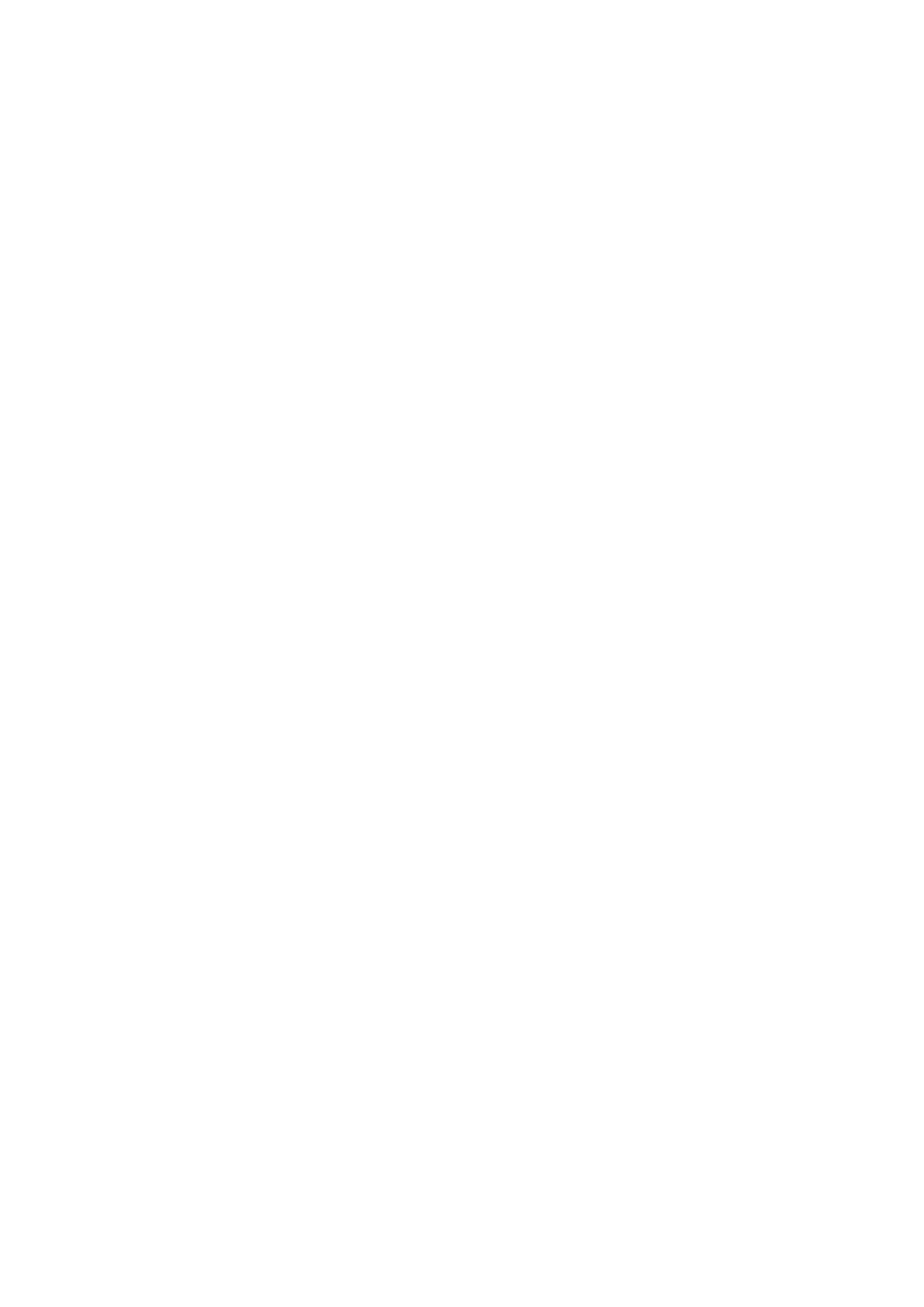## **GC28** (Dec 2018)

## **Guidance for sizing pressure relief systems for interbarrier spaces**

**Interpretation of the second sentence of paragraph 8.1 of the IMO International Code for the Construction and Equipment of Ships Carrying Liquefied Gases in Bulk (resolution MSC.5(48) as amended by resolution MSC.370(93))**

## **The second sentence of paragraph 8.1 reads as follows:**

*Hold spaces and interbarrier spaces, which may be subject to pressures beyond their design capabilities, shall also be provided with a suitable pressure relief system*

#### **Interpretation**

#### **1 General**

1.1 The formula for determining the relieving capacity given in section 2 is developed for interbarrier spaces surrounding independent type A cargo tanks, where the thermal insulation is fitted to the cargo tanks.

1.2 The relieving capacity of pressure relief devices of interbarrier spaces surrounding independent type B cargo tanks may be determined on the basis of the method given in section 2, however, the leakage rate is to be determined in accordance with 4.7.2 of the IGC Code.

1.3 The relieving capacity of pressure relief devices for interbarrier spaces of membrane and semi-membrane tanks is to be evaluated on the basis of specific membrane/semi-membrane tank design.

1.4 The relieving capacity of pressure relief devices for interbarrier spaces adjacent to integral type cargo tanks may, if applicable, be determined as for type A independent cargo tanks.

1.5 Interbarrier space pressure relief devices in the scope of this interpretation are emergency devices for protecting the hull structure from being unduly overstressed in case of a pressure rise in the interbarrier space due to primary barrier failure. Therefore such devices need not comply with the requirements of 8.2.10, 8.2.11.1 and 8.2.11.2 of the IGC-Code.

Note:

1. This unified interpretation is to be uniformly implemented by IACS Societies on ships constructed on or after 1 January 2020.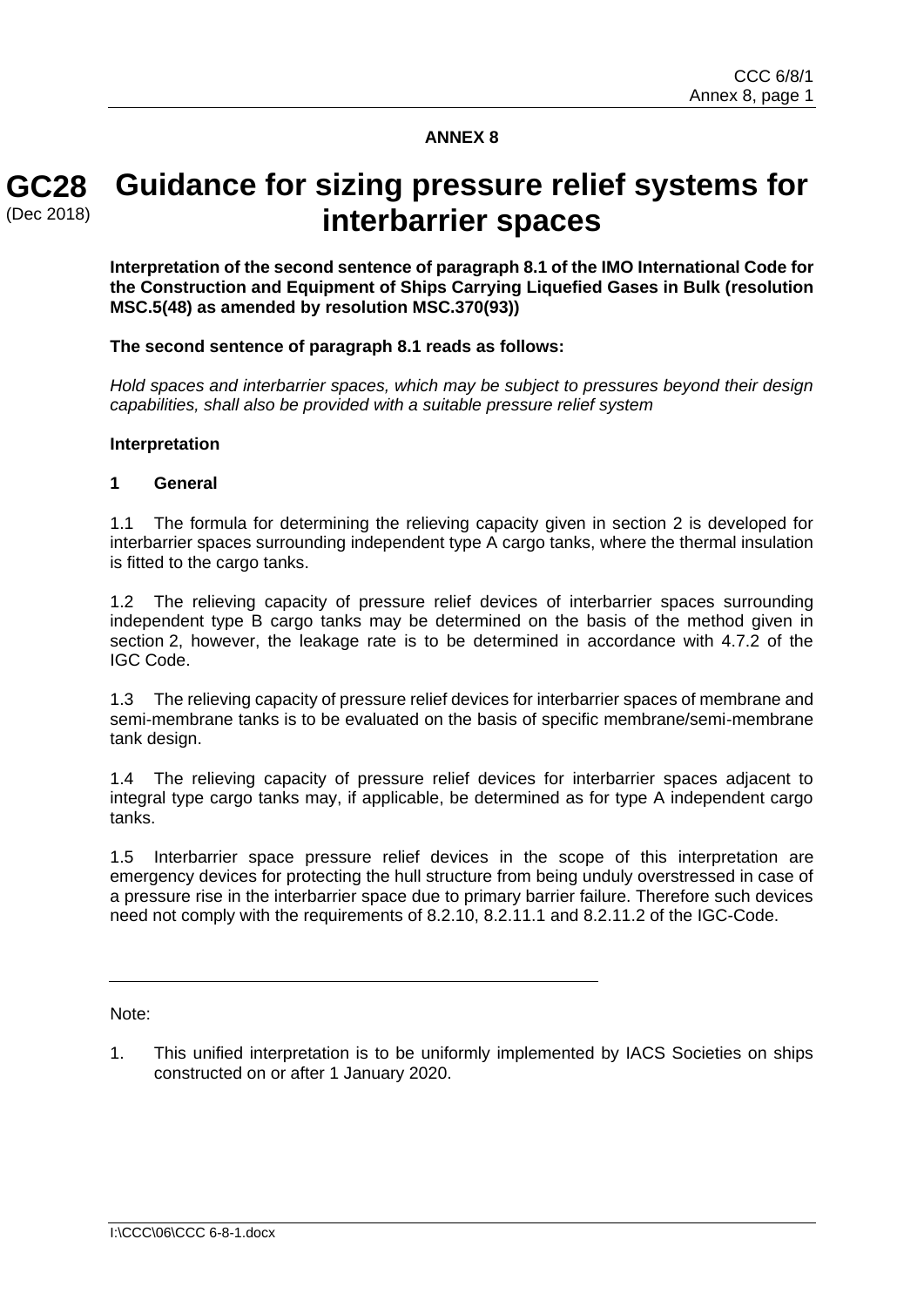## **2 Size of pressure relief devices**

The combined relieving capacity of the pressure relief devices for interbarrier spaces surrounding type A independent cargo tanks where the insulation is fitted to the cargo tanks may be determined by the following formula:

$$
Q_{sa} = 3.4 \cdot A_c \frac{\rho}{\rho_v} \sqrt{h} \ (m^3/s)
$$

Where:

 $Q_{\text{ss}}$  = minimum required discharge rate of air at standard conditions of 273 K and 1.013 bar

$$
A_c = design crack opening area (m2)
$$

$$
A_c = \frac{\pi}{4} \delta . 1 \text{ (m}^2\text{)}
$$

 $\delta$  = max, crack opening width (m)

 $\delta = 0.2t$  (m)

- $t =$  thickness of tank bottom plating  $(m)$
- $l =$  design crack length (m) equal to the diagonal of the largest plate panel of the tank bottom, see sketch below.
- $h =$  max liquid height above tank bottom plus 10.MARVS (m)
- $\rho$  = density of product liquid phase (kg/m<sup>3</sup>) at the set pressure of the interbarrier space relief device
- $\rho_{\rm v}$  = density of product vapour phase (kg/m<sup>3</sup>) at the set pressure of the interbarrier space relief device and a temperature of 273 K
- MARVS = max allowable relief valve setting of the cargo tank (bar).

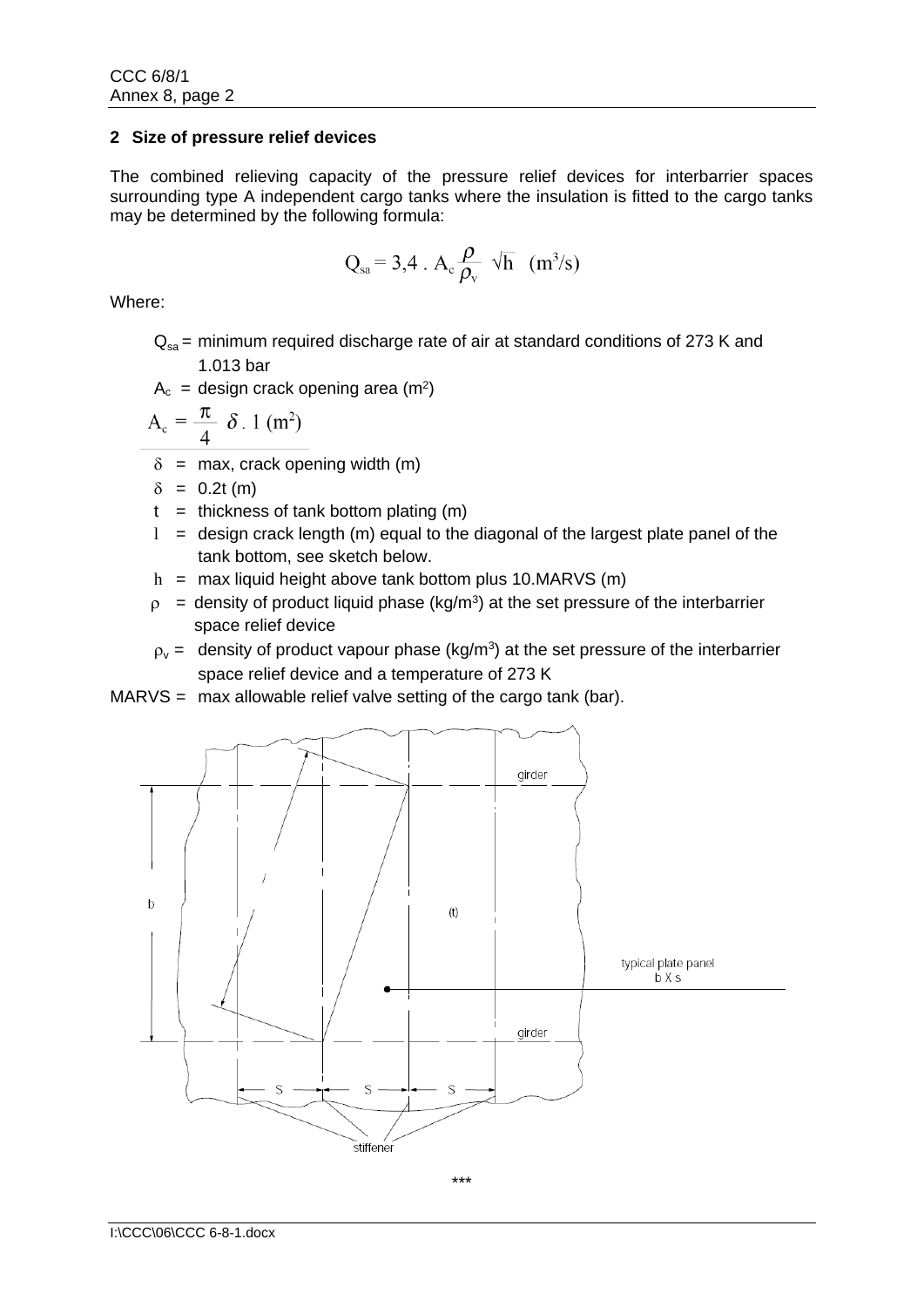## **Draft Unified Interpretation to paragraph 12.1.8 of the IGC Code – Spare Parts of Ventilation Fans**

## **The International Code for the Construction and Equipment of Ships Carrying Liquid Gases in Bulk (IGC Code), as amended by resolution MSC.370(93), 12.1.8 reads:**

*12.1.8 Where fans are required by this chapter, full required ventilation capacity for each space shall be available after failure of any single fan, or spare parts shall be provided comprising a motor, starter spares and complete rotating element, including bearings of each type.*

#### **Interpretation**

The "rotating element" includes the shaft.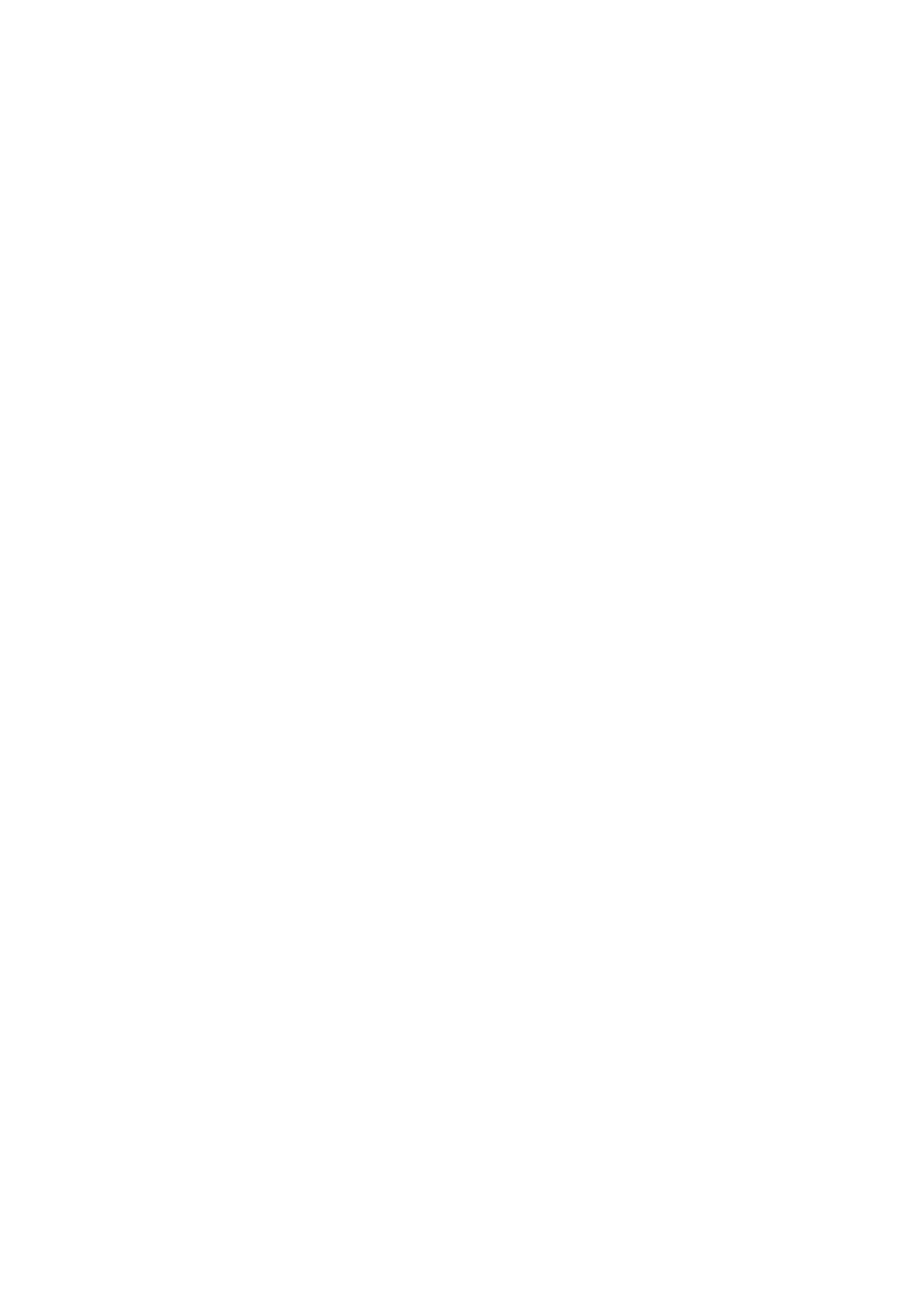#### **Interpretation of paragraph 13.2.2 GC27**

(Dec 2018)

**Interpretation of paragraph 13.2.2 of the IMO International Code for the Construction and Equipment of Ships Carrying Liquefied Gases in Bulk (resolution MSC.5(48), as amended by resolution MSC.370(93))**

#### **Paragraph 13.2.2 reads as follows:**

*Where only one liquid level gauge is fitted it shall be arranged so that it can be maintained in an operational condition without the need to empty or gas-free the tank.*

#### **Interpretation**

In order to assess whether or not only one level gauge is acceptable in relation to the aforesaid sentence, 'can be maintained' means that any part of the level gauge other than passive parts can be overhauled while the cargo tank is in service.

Note: passive parts are those parts assumed not subject to failures under normal service conditions.

Note:

<sup>1.</sup> This unified interpretation is to be uniformly implemented by IACS Societies on ships constructed on or after 1 January 2020.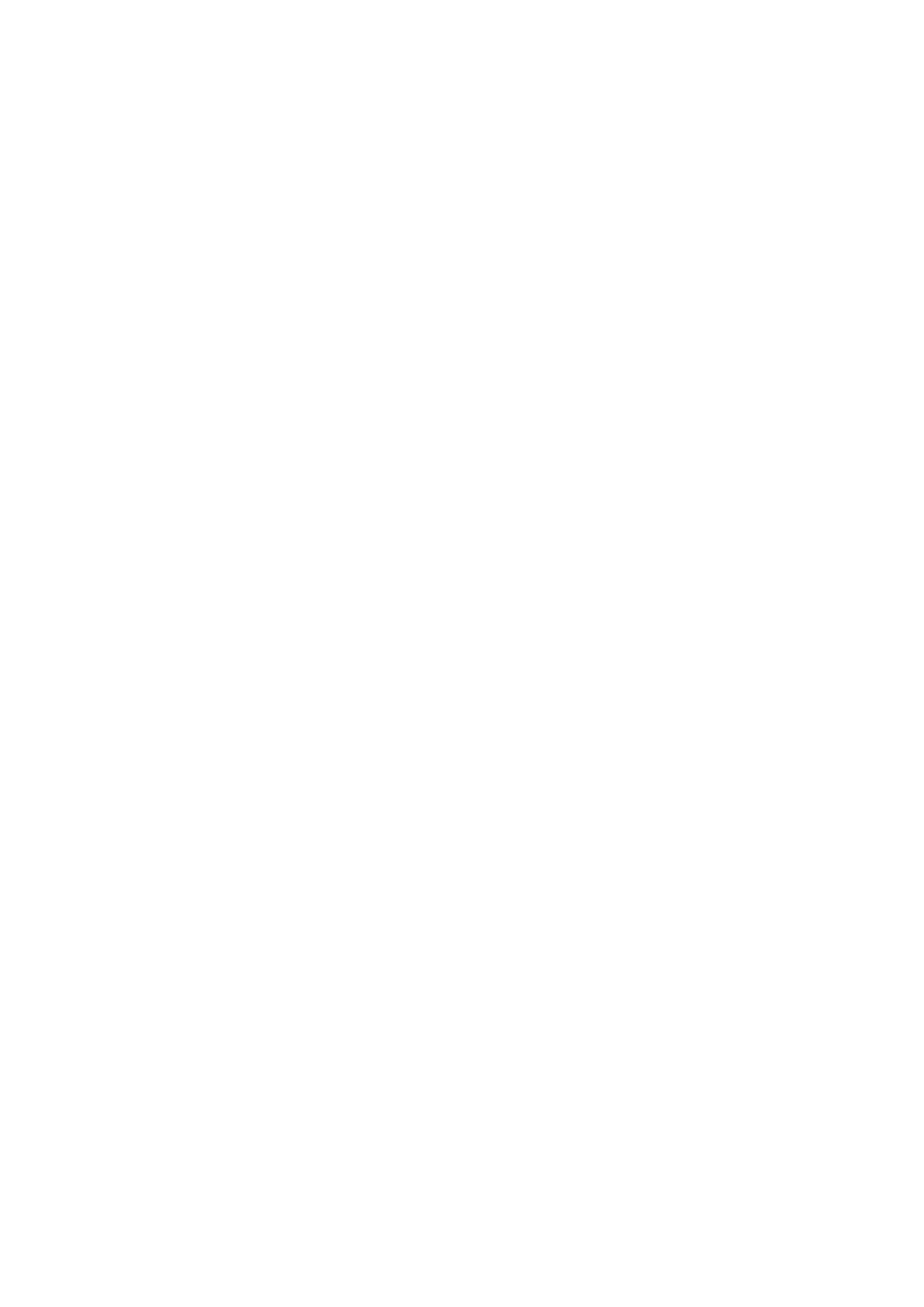#### **Draft Unified Interpretation to Table 18.1, Note 4 and paragraph 13.3.7 of the IGC Code - Inhibition of Cargo Pump Operation and Opening of Manifold ESD valves with Level Alarms Overridden**

**The International Code for the Construction and Equipment of Ships Carrying Liquid Gases in Bulk (IGC Code), as amended by Res. MSC.370(93), Ch.18/table 18.1, note 4 reads:**

*Note 4: The override system permitted by 13.3.7 may be used at sea to prevent false alarms or shutdowns. When level alarms are overridden, operation of cargo pumps and the opening of manifold ESD valves shall be inhibited except when high-level alarm testing is carried out in accordance with 13.3.5 (see 18.10.3.4).*

**The International Code for the Construction and Equipment of Ships Carrying Liquid Gases in Bulk (IGC Code), as amended by Res. MSC.370(93), 13.3.7 reads:**

*13.3.7 Where arrangements are provided for overriding the overflow control system, they shall be such that inadvertent operation is prevented. When this override is operated, continuous visual indication shall be given at the relevant control station(s) and the navigation bridge.*

#### **Interpretation**

In applying the second sentence of note 4 of table 18.1, a hardware system such as an electric or mechanical interlocking device is to be provided to prevent inadvertent operation of cargo pumps and inadvertent opening of manifold ESD valves.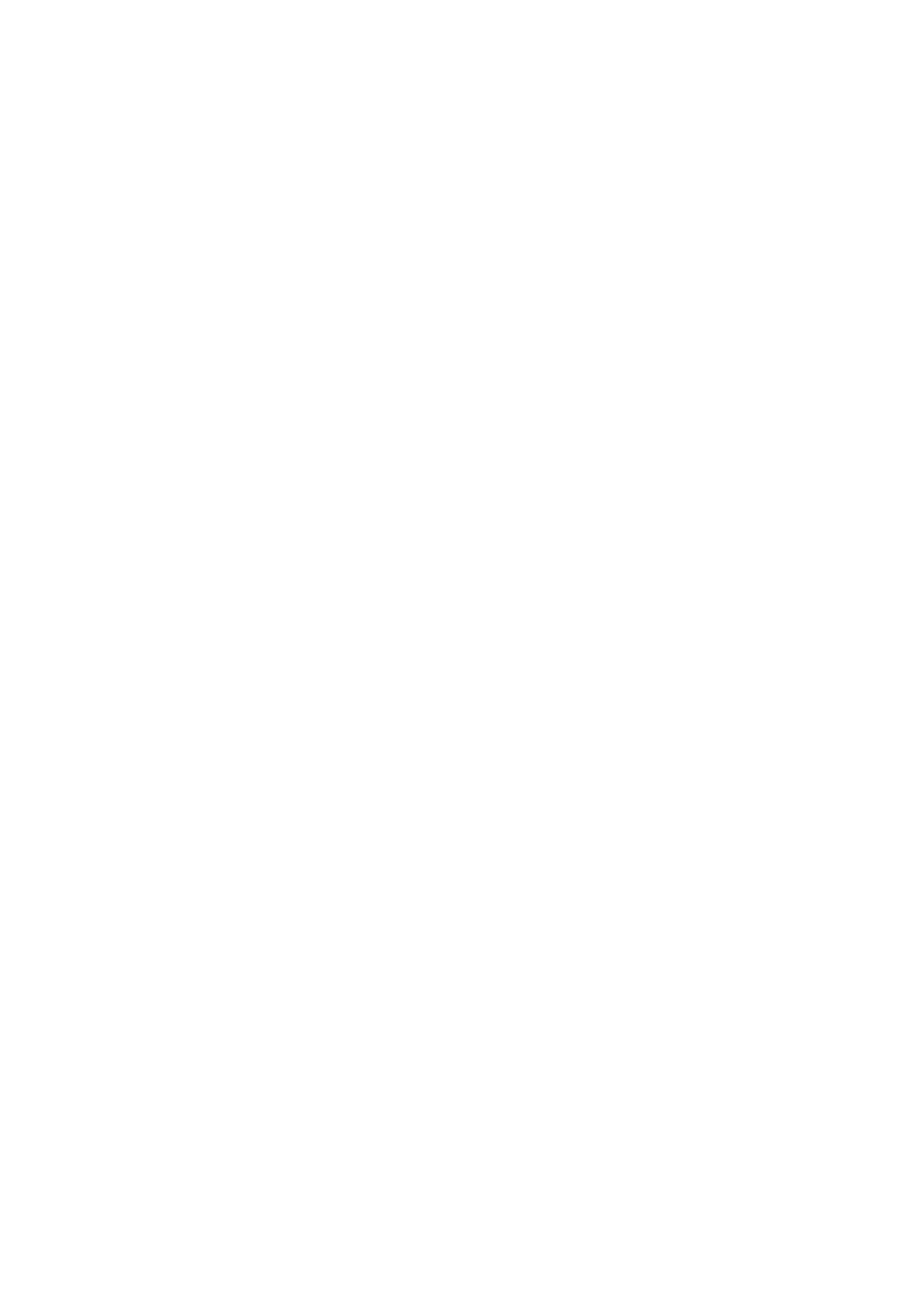## **Draft Unified Interpretation to paragraph 13.6.2.7 of the IGC Code – Gas detection**

**The International Code for the Construction and Equipment of Ships Carrying Liquid Gases in Bulk (IGC Code), as amended by Res. MSC.370(93), 13.6.2.7 reads:**

*13.6.2 A permanently installed system of gas detection and audible and visual alarms shall be fitted in:* 

*.7 inert gas generator supply headers; and* 

#### **Interpretation**

For purpose of this sub-paragraph, inert gas generator supply headers are lines used for inert gas supply to cargo tanks during change of cargo grade, tank cleaning or inerting of hold spaces for independent tanks.

Nitrogen supply headers which are kept under continuous inert gas pressure in normal operational condition need not be fitted with gas detection.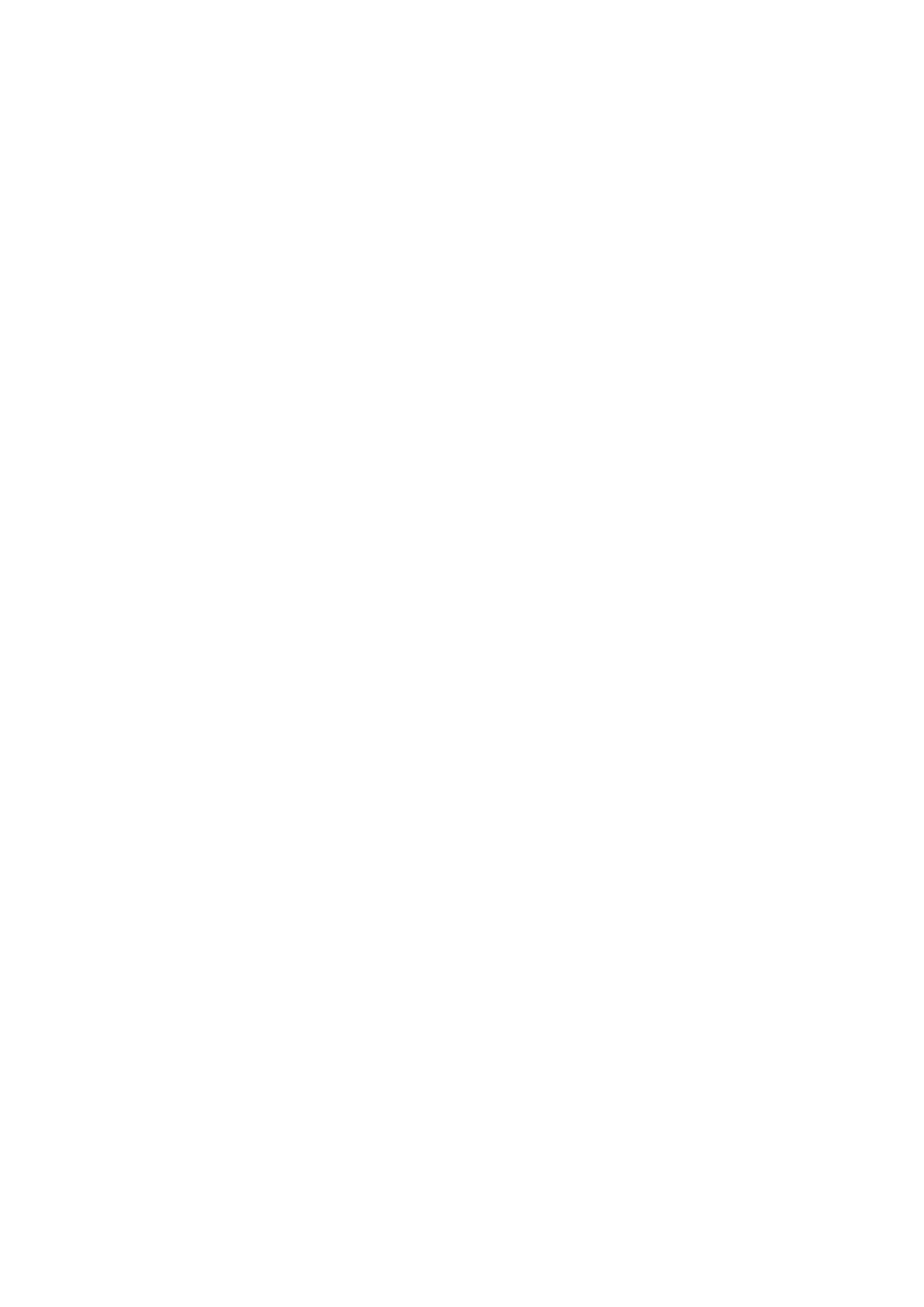## **Draft Unified Interpretation of paragraph 13.6.4 to the IGC Code – Oxygen deficiency monitoring equipment in a nitrogen generator room area**

#### **The International Code for the Construction and Equipment of Ships Carrying Liquid Gases in Bulk (IGC Code), as amended by Res. MSC.370(93), 13.6.4 reads:**

*13.6.4 Where indicated by an "A" in column "f" in the table of chapter 19 ships certified for carriage of non-flammable products, oxygen deficiency monitoring shall be fitted in cargo machinery spaces and hold spaces for independent tanks other than type C tanks. Furthermore, oxygen deficiency monitoring equipment shall be installed in enclosed or semienclosed spaces containing equipment that may cause an oxygen-deficient environment such as nitrogen generators, inert gas generators or nitrogen cycle refrigerant systems.*

#### **Interpretation**

Two oxygen sensors shall be positioned at appropriate locations in the space or spaces containing the inert gas system, according to FSS Code 15.2.2.4.5.4, for all gas carriers irrespective of carriage of cargo indicated by an "A" in column "f" in the table of chapter 19.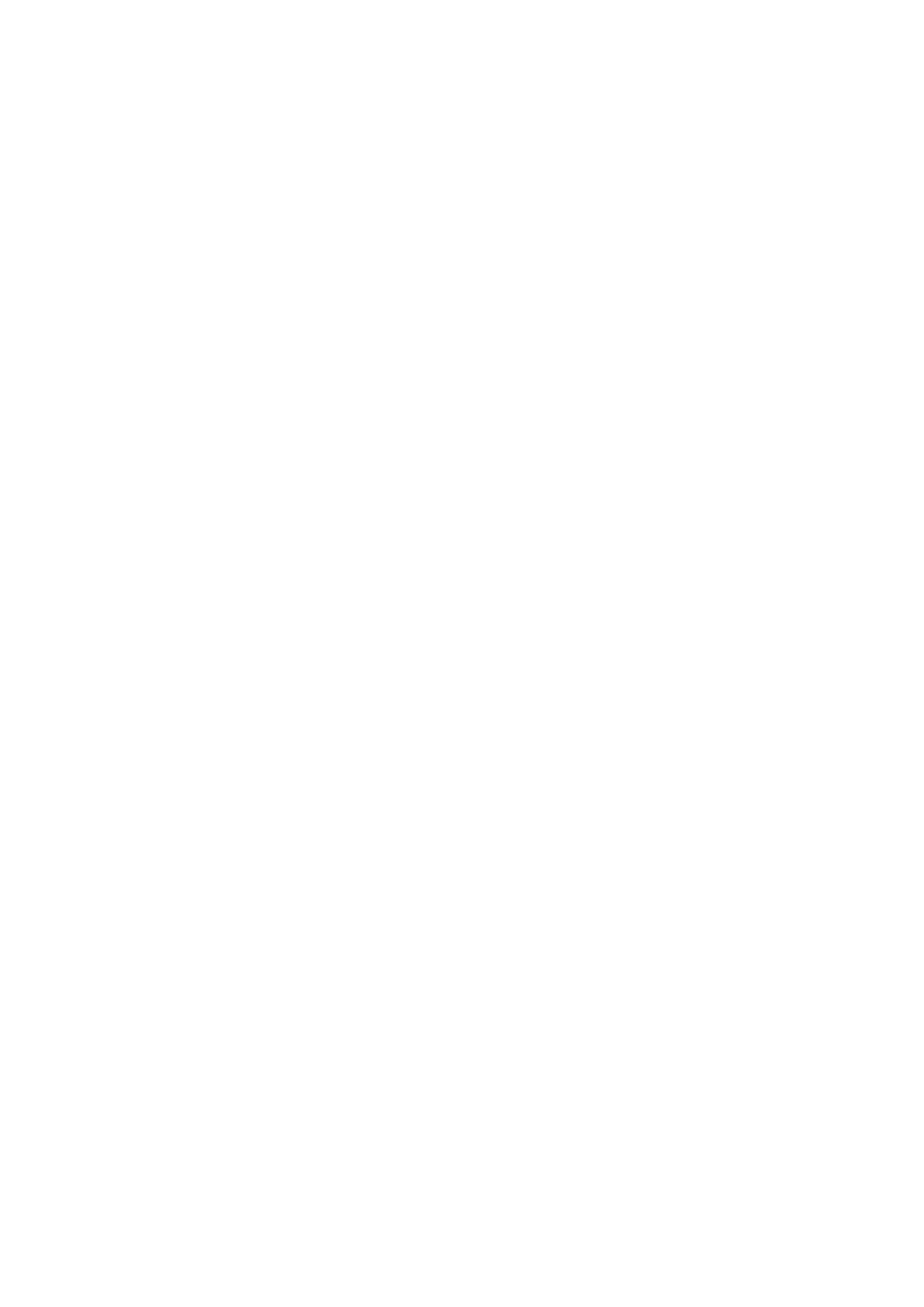#### **Integrated systems GC29** (May 2019)

**Interpretation of paragraph 13.9.3 of the IMO International Code for the Construction and Equipment of Ships Carrying Liquefied Gases in Bulk (resolution MSC.5(48), as amended by resolution MSC.370(93))**

#### **Paragraph 13.9.3 reads:**

*13.9.3 Key hazards of the integrated system shall be identified using appropriate risk-based techniques.*

#### **Interpretation**

An "integrated system" referred to in paragraph 13.9.3 of the IGC Code is a combination of computer-based systems which are used for the control, monitoring/alarm and safety functions required for the carriage, handling and conditioning of cargo liquid and vapours and are interconnected in order to allow communication between computer-based systems and to allow centralized access to monitoring/alarm and safety information and/or command/control.

#### **Referenced guidelines**

## **MSC/Circ.891 – Guidelines for the onboard use and application of computers**

*2.1 Computer*

*A programmable electronic device for storing and processing data, making calculations, or any programmable electronic system (PES), including main-frame, mini-computer or microcomputer.*

#### *2.2 Computer-based system*

*A system of one or more computers, associated software, peripherals and interfaces.*

#### *2.3 Integrated system*

*A combination of computer-based systems which are interconnected in order to allow centralized access to sensor information and/or command/control.*

#### Note:

- 1. This unified interpretation is to be uniformly implemented by IACS Societies on ships contracted for construction on or after 1 July 2020.
- 2. The "contracted for construction" date means the date on which the contract to build the vessel is signed between the prospective owner and the shipbuilder. For further details regarding the date of "contract for construction", refer to IACS Procedural Requirement (PR) No. 29.